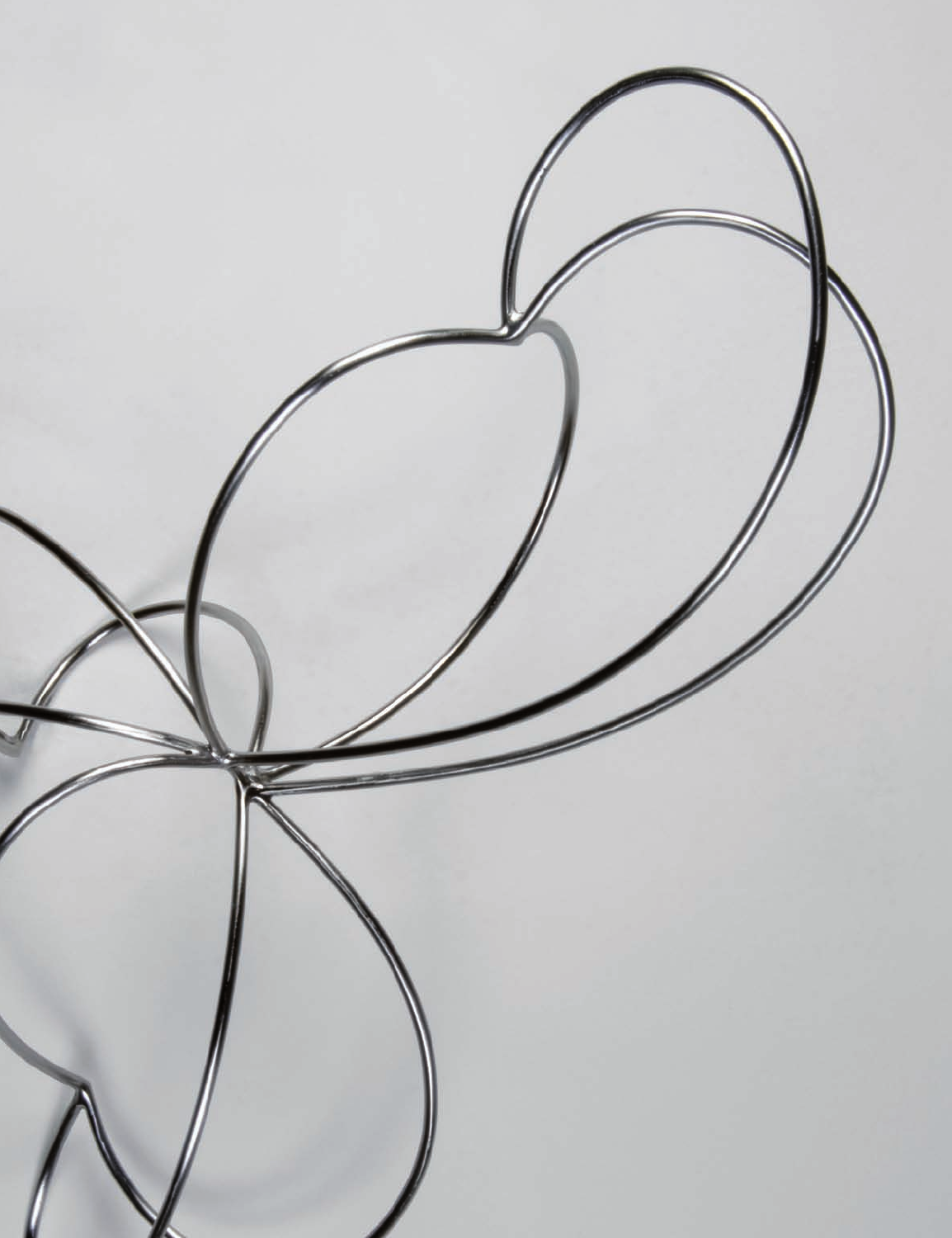# **Futures of Education for Rapid Global-Societal Change**

### *Jennifer M. Gidley*

>>>>>>>>>>>>>>>>>>>>>>>>>>>>>>>>>>>>>>>>>>>>>>>>>>>>>>>>>>>>>>>>>>>>>>>>>>>>>>>>>>>>>>>>>>>>>

#### INTRODUCTION

Education today in most of the world is more suited to the nineteenthcentury industrial era than it is to the twenty-first century. There are three key aspects to this insight.

Firstly, knowledge is evolving. The fragmentation of knowledge through specialization is widely regarded as being unsuited to the complexity of the twenty-first century by scholars and thinkers from many fields (including complexity science, ecology, futures studies, integral studies, philosophy and psychology). Yet education is still largely a piecemeal affair.

Secondly, consciousness is evolving, and education needs to evolve with it. Research on the evolution of consciousness — pioneered by Rudolf Steiner in the early twentieth century (Steiner [1926] 1966) has gathered impetus throughout the twentieth century. These theories are still marginalised by narrow Darwinian notions of biological evolution. However, evidence to support the evolution of consciousness comes from three main sources: from integral theorists (Donald 2001; Elgin 1997; Gangadean 2006; Hart 2001; László 2008; Russell 2000; Swimme 1992; Thompson 1998; Wade 1996); from adult developmental psychology research on postformal reasoning (Bassett 2005; Commons et al. 1990; Commons and Richards 2002; Cowan and Todorovic 2005; Kohlberg 1990; Labouvie-Vief 1992; Sinnott 1998, 2005; Torbert 2004); and from the literature on planetary consciousness (Benedikter 2007; Earley 1997; Elgin 1997; Gangadean 2006; László 2006; Montuori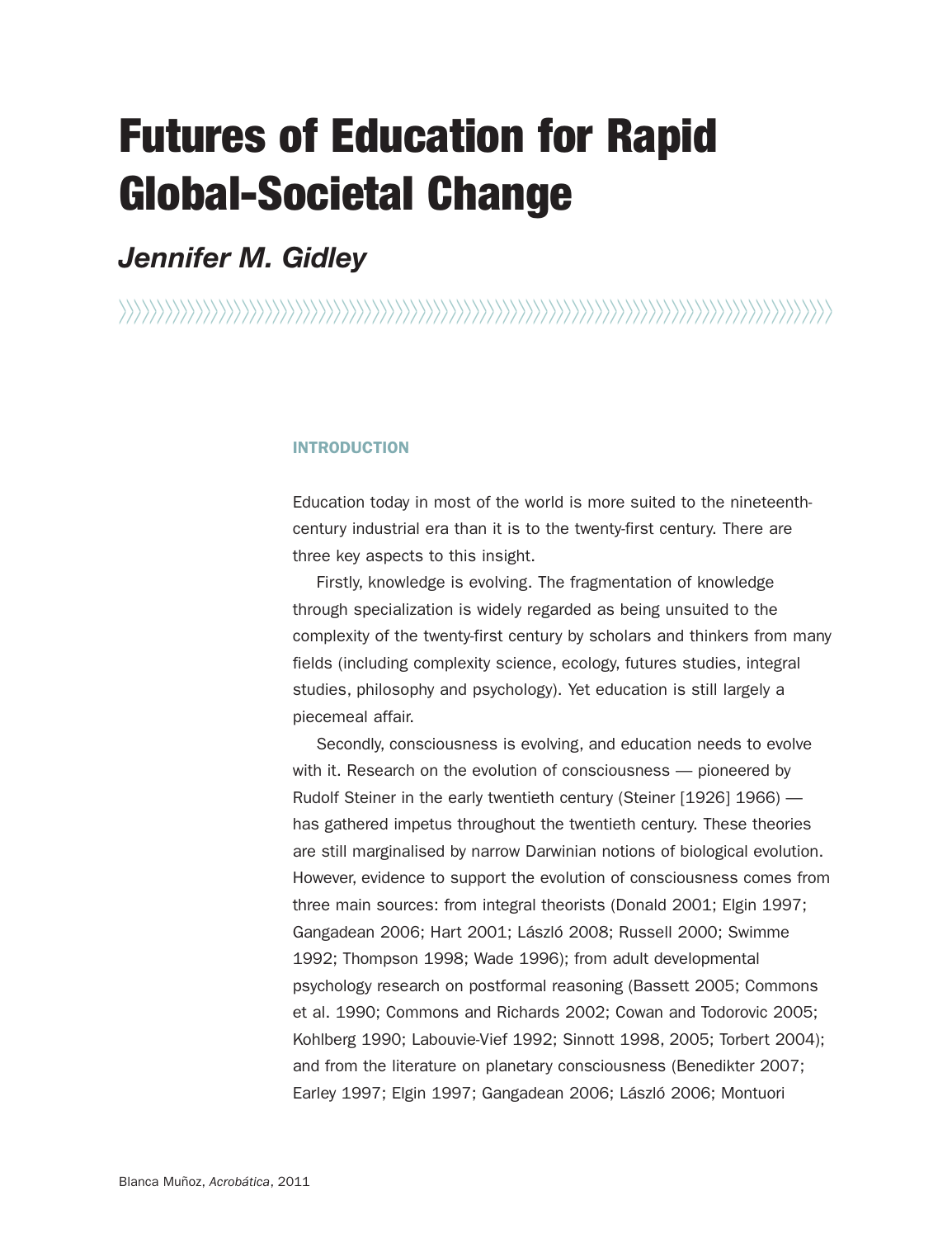1999; Morin and Kern 1999; Nicolescu 2002; Russell 2000; Swimme and Tucker 2006). My own research over the last decade on the evolution of consciousness confirms my view that education urgently needs to evolve (Gidley 2007a, 2007b, 2009, 2010a, 2010b).

Thirdly, education belongs in the realm of culture, not economics. Educational bureaucrats produce concepts such as the "knowledge economy" which appropriate education for the purpose of profit. While schooling was taken over during the Industrial Revolution to provide fodder for the factories, education is fundamentally a socio-cultural practice. In the postindustrial twenty-first century education needs to be primarily concerned with developing the minds, hearts and souls of young people, to live in an increasingly complex and uncertain world.

What do today's educators know about, and think about, these challenges? What is the role of educational futures in these major developments? How can education transform itself to incorporate these new insights?

#### WHAT HAPPENED TO KNOWLEDGE IN THE TWENTIETH CENTURY?

Throughout the twentieth century, and increasingly in the last forty years, significant developments can be mapped in most, if not all, of the major academic disciplines. New ways of thinking have emerged within the disciplines of science, philosophy, psychology and education. There is also an emerging movement to integrate knowledge, to move beyond the fragmentation of knowledge associated with disciplinary specialisation via inter-, multi-, and trans-disciplinary approaches. These developments can be regarded as *enactments* of new ways of thinking and new knowledge patterns, respectively — and are arguably facets of the evolution of consciousness. An environmental scan of the major fields of knowledge identifies the following disciplinary developments as well as post-disciplinary developments:

• The scientific turn from classical physics to quantum physics followed by the shift from the closed systems of classical physics to the open systems of postclassical biology (Bertalanffy [1969] 1976), chaos and complexity sciences and emergentism (Combs 2002; Einstein [1920] 2000; Maturana and Varela [1980] 1991);

• The parallel — though more marginalised — philosophical turn from static mechanistic metaphors to organic, living, process metaphors of thinking (Bergson [1911] 1944; Deleuze and Guattari 1994; Steiner [1894] 1964; Whitehead [1929] 1985);

• The development of psychology beyond empirical and behaviourist approaches to approaches that include humanistic and person-centred, transpersonal and postformal perspectives.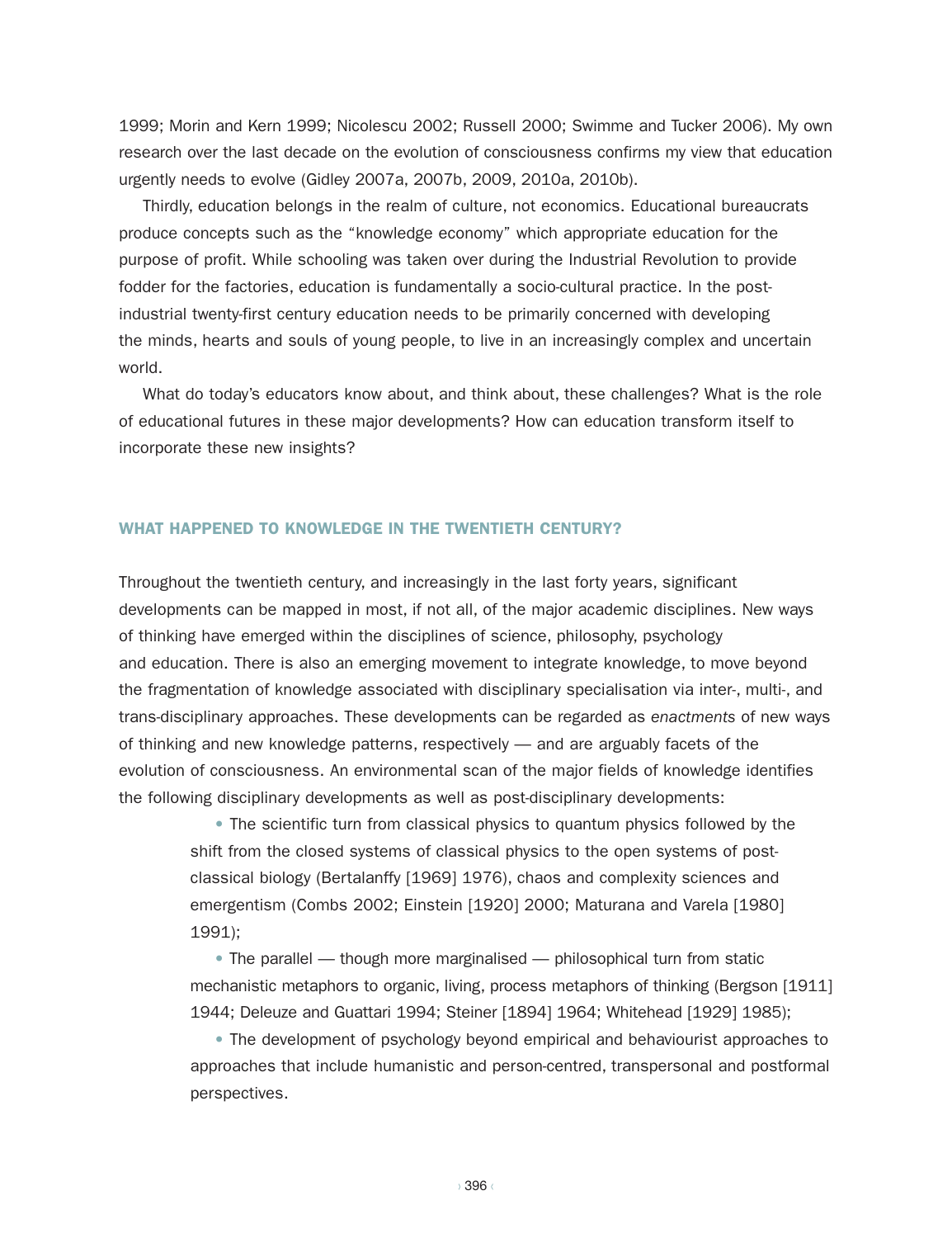In spite of these strengthening developments within and across many disciplines and knowledge fields, the institution of mass education, appropriated by the industrial era, has been pretty static since the onset of the Industrial Revolution.

If we are to cope with the complexity of global-societal change to be expected over the next 20–50–100 years, we must move beyond disciplinary and ideological siloism and develop new forms of knowledge coherence. Education can best be re-designed through deeply embracing the new thinking and knowledge patterns, and by replacing profit-driven metaphors such as "knowledge economy" with more culturally appropriate metaphors.

> **Throughout the twentieth century, significant developments can be mapped in most, if not all, of the major academic disciplines. New ways of thinking have emerged within science, philosophy, psychology and education. There is also an emerging movement to integrate knowledge, to move beyond the fragmentation of knowledge associated with disciplinary specialisation via inter-, multi-, and trans-disciplinary approaches**

#### NEW THINKING, NEW KNOWLEDGE PATTERNS AND GLOBAL KNOWLEDGE FUTURES

"Imagination is more important than knowledge. For while knowledge defines all we currently know and understand, imagination points to all we might yet discover and create." Albert Einstein

It is not enough for educational futures to be primarily focused on external "trends" such as globalisation, economic and environmental crises, and so on, thus overlooking the major paradigm shifts rocking the foundations of knowledge for the last century. The "megatrends of the mind" are as important for higher education futures as the megatrends in the external world (Gidley 2010b).

#### Identifying New Thinking — Disciplinary Developments

A broad-based global scan of the developments both within and across disciplines provides considerable evidence that leading thinkers have begun to enact new ways of thinking to such a degree that most academic disciplines have undergone a major paradigm shift throughout the twentieth century.

Major shifts have occurred within scientific, philosophical and other disciplines since the beginning of the twentieth century.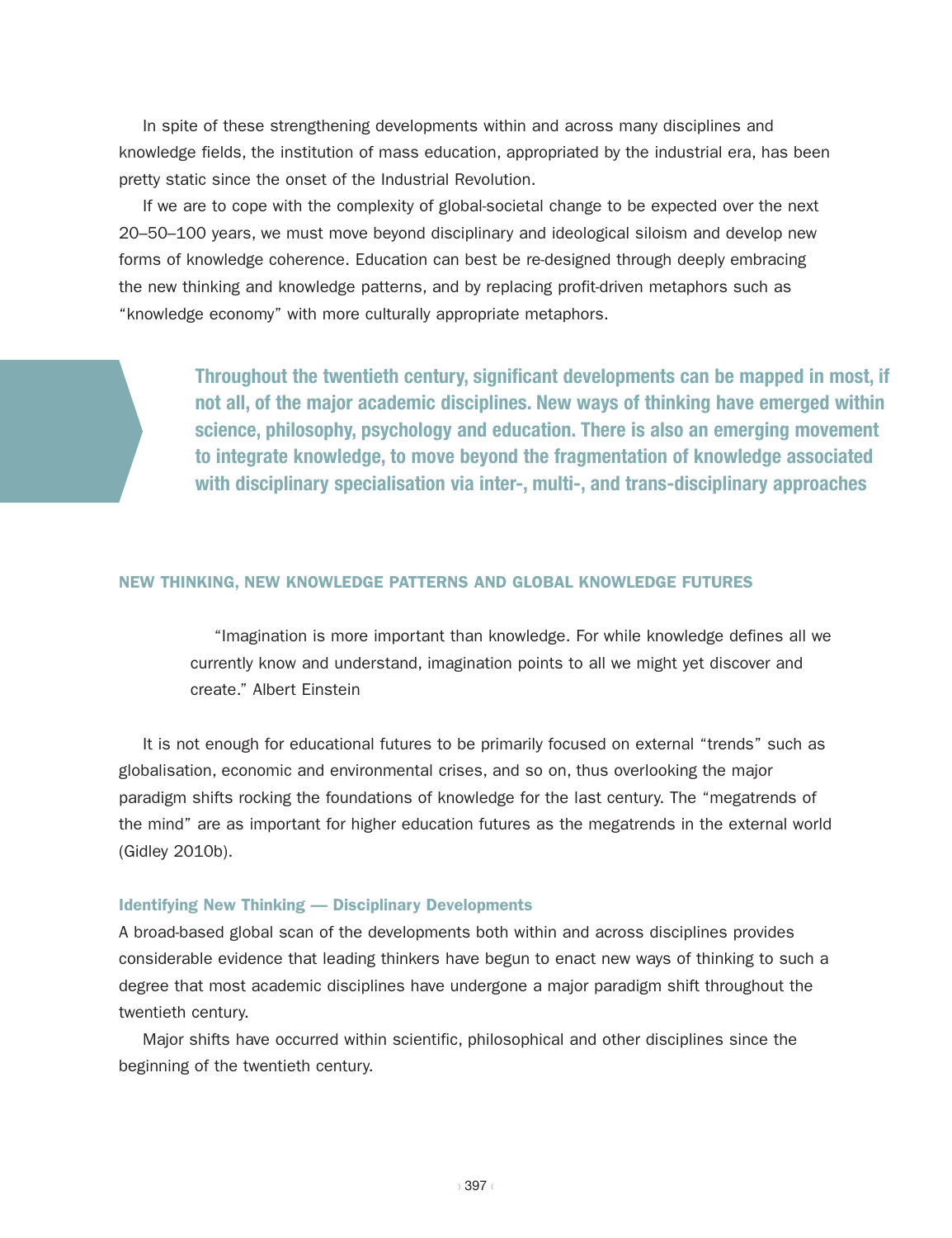#### *Shifting Foundations of Science since Einstein*

The modernist, formal, scientific worldview, based on Cartesian dualism and Newtonian classical physics — with its static notions of a mechanical, "building block" universe of atoms — is gradually being replaced by postmodern, postformal worldviews. Important scientific shifts of the twentieth century include:

• The shift from classical physics to quantum physics;

• The shift from the closed systems of classical physics to the open systems of post-classical biology (Bertalanffy [1969] 1976);

• The new sciences of chaos and complexity (Einstein [1920] 2000; Maturana and Varela [1980] 1991);

• The transition from classical biology, including Darwin's theories of evolution, to the new biology-based theories of self-organisation and emergence (Deacon 2003; Goodenough and Deacon 2006; László 2007; Russell 2000).

#### *Philosophical Shifts in the World of Ideas*

A similar transition can also be observed in Western philosophical thought throughout the twentieth century from modernism to postmodernism and poststructuralism. The singular notion of "philosophy" — implying British analytic philosophy — has been increasingly accompanied by a greater "philosophical pluralism"(Mandt 1986). Significant twentieth-century philosophical shifts include:

• The shift from static mechanistic metaphors to organic, living, process metaphors of thinking (Bergson [1911] 1944; Deleuze and Guattari 1994; Steiner [1894] 1964; Whitehead [1929] 1985);

• The *linguistic turn* — the linguistic reflexivity of the French post-structuralists (Derrida 2001; Kristeva 1986);

• The awareness of continuity and historicity of European hermeneutics (Gadamer [1960] 2005; Habermas 1986; Heidegger [1927] 1962; Ricoeur 1985, 1988);

• The *religious turn* in continental philosophy (Habermas 2008; Manoussakis 2006) and the *spiritual turn* in the late works of the French postmodern philosophers (Benedikter 2005; Caputo 1997).

#### *Postformal Psychology*

Since the 1960s there were also major changes taking place in the way that scientific research per se was conceived and practiced. The emergence of the very broad approach to research, often referred to as postpositivism, seeded a plethora of research methodologies and concepts better suited to social science research than the reductionist forms of empirical research then dominating. Social scientists developed and worked with a diverse range of qualitative methods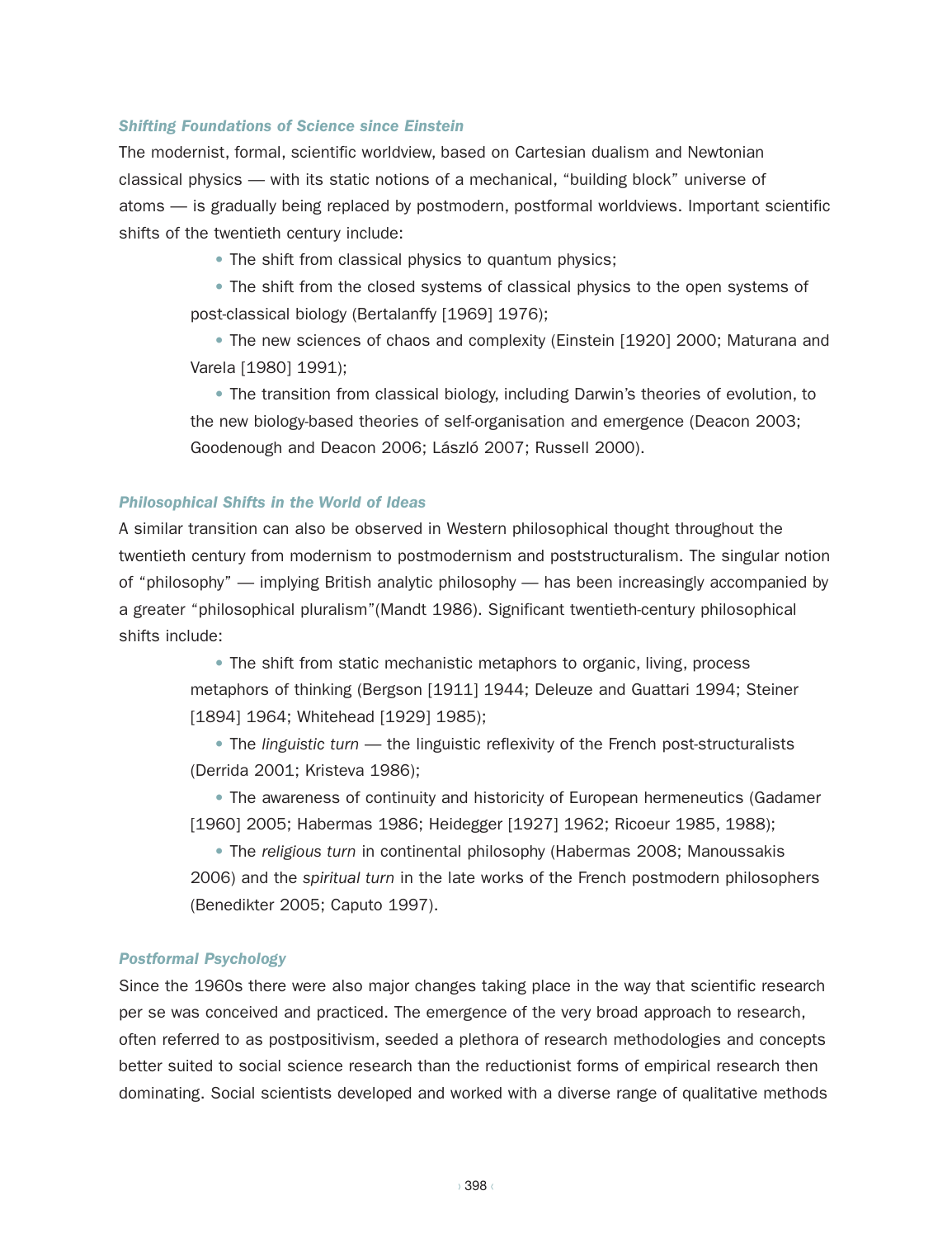

Julian Germain, *Classroom Portraits, 2004-2012. Escola Estadual Nossa Senhora do Belo Ramo, Belo Horizonte, Minas Gerais, Brazil. Series 6, Mathematics. November 17th*, 2005

that were increasingly sensitive to the social construction of reality, subjectivities, cultural differences and the presence in researchers themselves of taken for granted values and other forms of tacit knowledge (Berger and Luckman 1966). This sowed seeds for major shifts in the discipline of psychology:

- From behaviourist to humanist, even transpersonal, psychology;
- From clinical models to positive psychology notions of human potential;

• From developmental notions of formal reasoning as the highest stage of thinking to several higher stages of postformal reasoning (Cook-Greuter 2000; Kegan 1994; Kohlberg 1990; Sinnott 1998).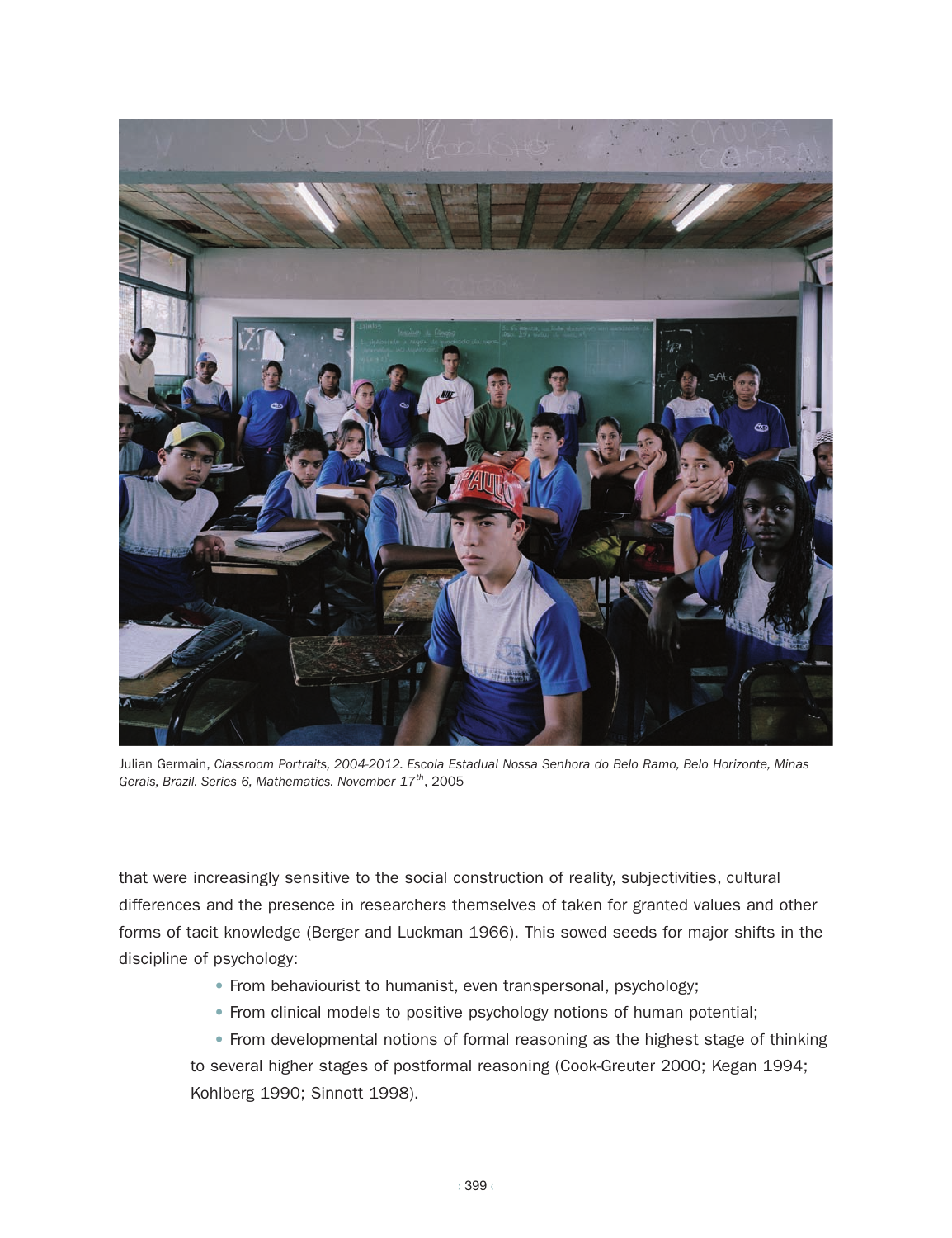#### Beyond Disciplinary Boundaries to New Knowledge Patterns

In parallel with these disciplinary developments, disciplinary specialisation itself is being transcended. Several approaches to knowledge have emerged in the second half of the twentieth century that seek to counterbalance the excesses of fragmentation, specialisation and reductionism in the dominant worldview. They attempt to create new systems of knowledge not bound by disciplinary constraints. As knowledge breaks the disciplinary boundaries it also moves beyond old conceptions of time and space, through:

• *Post-disciplinarity:* new attempts to create *knowledge-bridges* between disciplines, through interdisciplinary and transdisciplinary research (Grigg, Johnston and Milson 2003; Klein 2004; Nicolescu 2002; Ricoeur 1997; van den Besselaar and Heimeriks 2001);

• *Integration:* the emergence of systemic, holistic and integral thinking in various fields including philosophy (Gangadean 1998; Gidley 2006; Hampson 2007; László 2007; Wilber 2000);

• *Expanding notions of space:* the movement in political science from the centrality of nation-states to the concept of global, and hybrid concepts of global/local, glocal and even "glonacal" (Marginson 2004);

• *Expanding notions of time:* the transition from studying the past to an awareness of the value of foresight and futures thinking, in parallel, with the deconstruction of the modernist, linear narrative of time.

#### The Frontiers of Global Knowledge Futures

When taken together, these developments in thinking and systems of knowledge could be said to mark a paradigm shift from industrial worldviews associated with positivism, modernism, specialisation and formal reasoning, to postindustrial worldviews associated with postpositivism, postconventional, integral and postformal reasoning — arguably more suitable for "postnormal times".

A deep analysis of the above-mentioned knowledge trends led to the discovery of several discourses that identify and/or enact new paradigms of thinking. Over the last few decades there have been various attempts to cohere these rapid changes and to theorise about them. The most significant discourses that either identify and/or enact new paradigm thinking are: postformal studies, integral studies and global/planetary studies (Gidley 2007b, 2010c).

#### *Postformal Studies*

*Postformal* is the most widely used psychological term to denote higher developmental stages beyond Piaget's *formal operations*. Adult developmental psychologists have been undertaking research into postformal thinking for several decades, particularly in the USA. They identify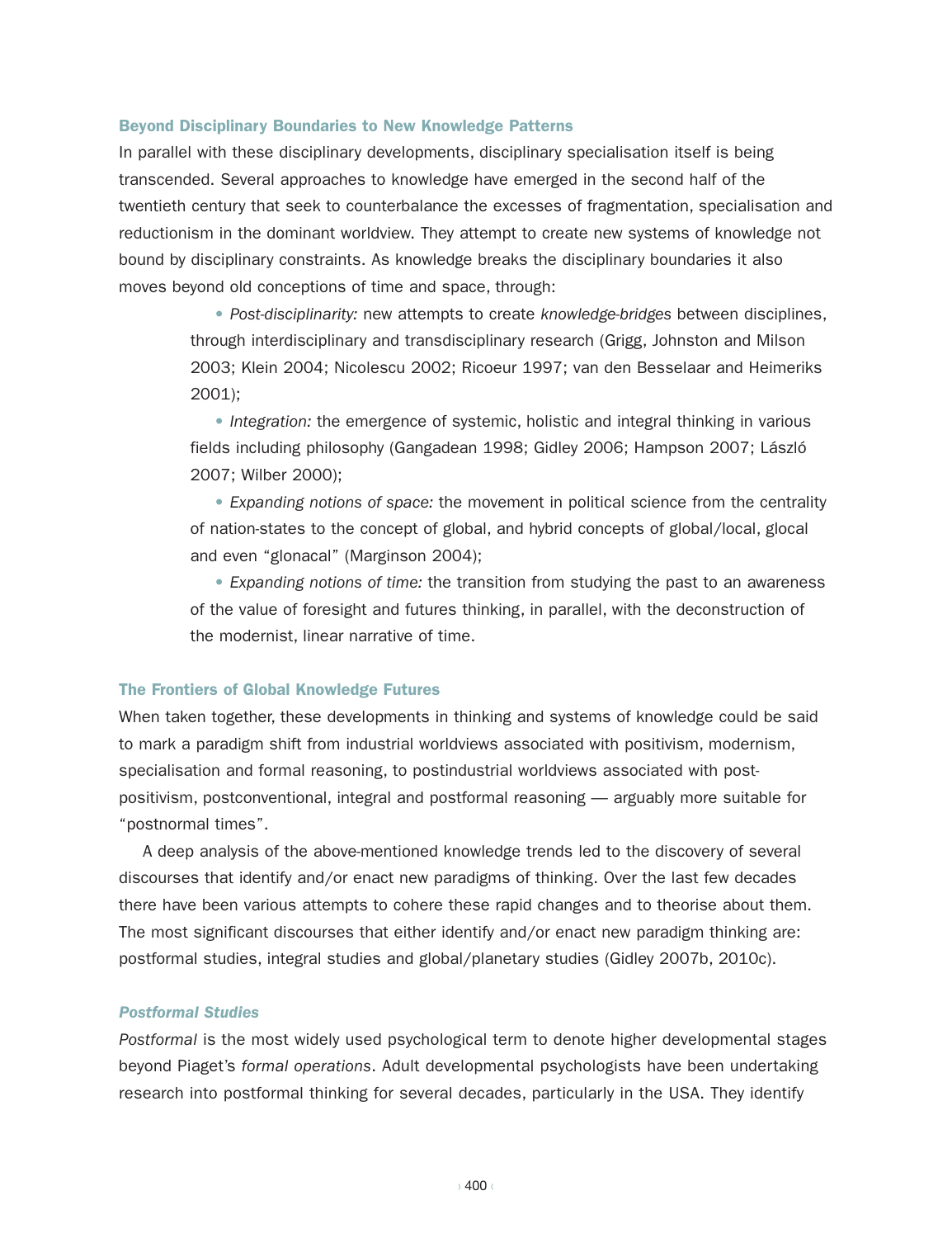numerous features of postformal reasoning — including complexity, contextualisation, creativity, dialectics, dialogue, holism, imagination, paradox, pluralism, reflexivity, spirituality, values and wisdom (Cook-Greuter 2000; Kegan 1994; Kohlberg 1990; Sinnott 1998). Michael Commons et al. have identified up to four postformal stages of psychological development: systemic, meta-systemic, paradigmatic and cross-paradigmatic (Commons and Richards 2002). *Postformal studies* also includes the work of educational researchers who use the hyphenated form of *post-formal* in relation to critical and postmodern approaches to education (Kincheloe, Steinberg and Hinchey 1999). Educational researcher Joe Kincheloe referred to post-formality as "the socio-cognitive expression of postmodernism" (Kincheloe and Steinberg 1993, 309).

> **If we are to cope with the complexity of global-societal change to be expected over the next 20–50–100 years, we must move beyond disciplinary and ideological siloism and develop new forms of knowledge coherence**

#### *Integral Studies*

*Integral* is a widely used term by several different schools of thought. The use of the term *integral* or *integrative* has become increasingly common in leading edge approaches to many disciplines. Some significant twentieth-century and contemporary writers working from a substantially integral perspective include Rudolf Steiner, Michael Polanyi, Jean Gebser, Sri Aurobindo Ghose, Ervin László, Ashok Gangadean, William Irwin Thompson and Ken Wilber. An important basis of the idea in its varied forms is that the complexity of the present times requires higher-order forms of thinking that go beyond the narrow specialisations of reductionist rationality. Integral approaches include multiples ways of knowing, being and acting in the world. By *integral studies* I include the various discourses that explicitly refer to their theoretical approaches as integral (such as Gebser, László, Sri Aurobindo and Wilber) and also those that can be regarded as integral according to the integrality of their approaches (such as Morin, Nicolescu and Steiner).

#### *Planetary/Global Studies*

The term *planetary* has been increasing in usage within the evolution of consciousness and futures discourses. The pluralism of its contemporary usage provides a counterbalance to the term, *globalisation* — which has often been limited to politico-economic discourse and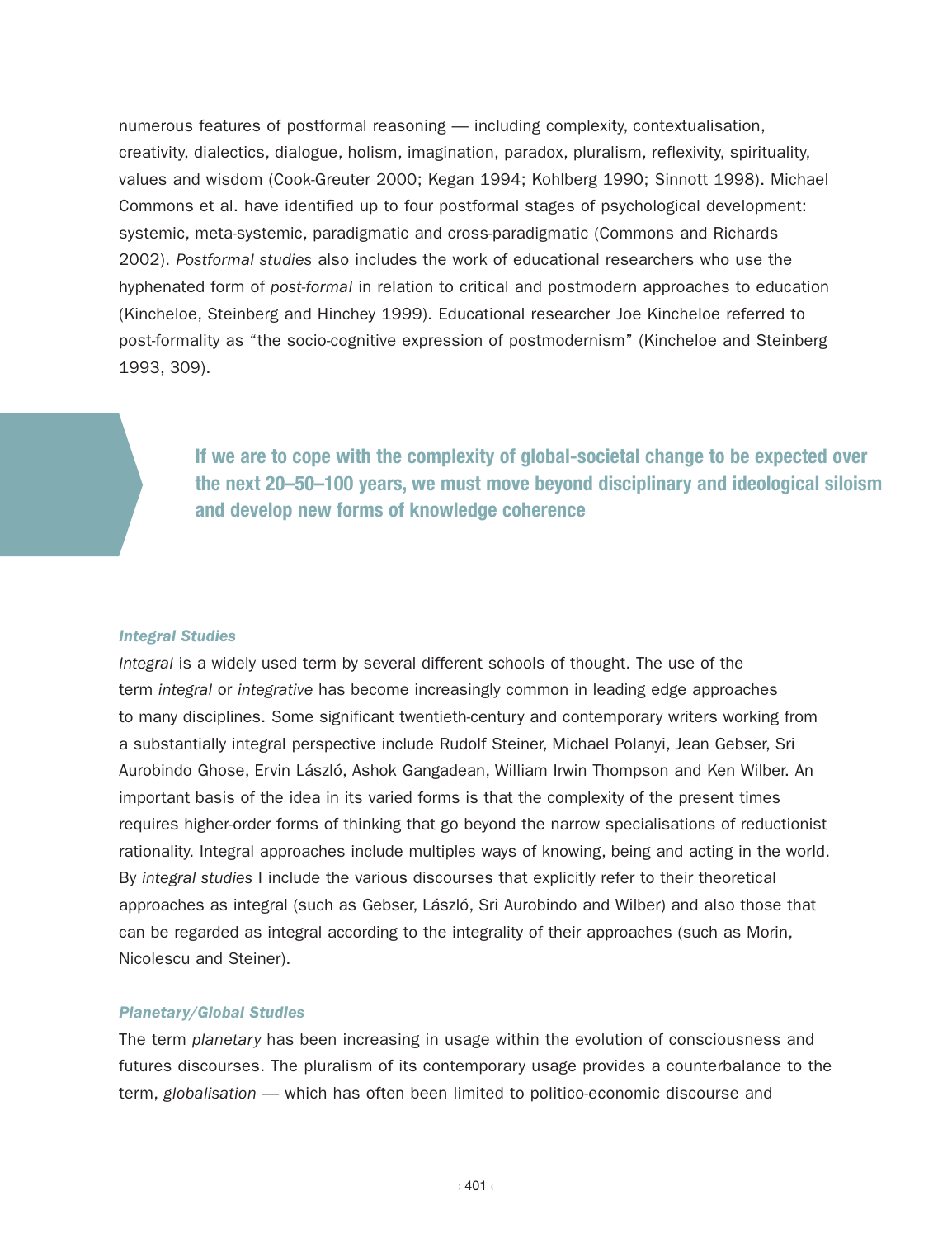processes. Many researchers who use *planetary* have been inspired by Teilhard de Chardin's notion of the *planetization of mankind* (Teilhard de Chardin [1959] 2004). The term *planetary* — which primarily denotes an anthropo-socio-cultural and ecological framing — is a term to characterize important features of the new consciousness, particularly for those theorists who have a critical sensibility in the light of our complex current planetary situation. In addition to its popular use by environmental activists it is used in academic contexts by a range of philosophers, scientists, educators and sociologists. This critical use of *planetary* has been emphasised in the writings of French philosopher, Edgar Morin, who refers to the present times as the *Planetary Era*, which he claims began around five hundred years ago (Morin 2001; Morin and Kern 1999). By *global/planetary studies* I refer to the emerging discourses that use the term *planetary* in the following contexts: critical environmental, transcultural, philosophical and spiritual interests. I also include the political science and international relations literature that points to the shift from nationalistic to transnational and planetary/global worldviews.

#### A MACROHISTORICAL VIEW OF EDUCATION

In terms of *historical* perspectives on education, I have identified three broad phases: i) "informal education" via family/tribal enculturation, elite tutoring, and private religious schooling, prior to the beginnings of mass public education approximately two hundred years ago; ii) "formal school education", from late eighteenth to twentieth centuries in Europe, USA and increasingly in other parts of the world last century; and iii) a diversity of postformal pedagogies, beginning in the late twentieth century and — one would hope — flourishing throughout the twenty-first century and beyond (See Table 1). This table refers primarily to the situation in the so-called developed world. The situation is far more diverse and complex in traditional and non-Western-European-based cultures.

#### >>>>>>>>>>>>>>>>>>>>>>>>>>>>>>>>>>>>>>>>>>>>>>>>>>>>>>>>>>>>>>>>>>>>>>>>>>>>>>>>>>>>>>>>>>>>>>>>>>>>>>>>>>>>>>>>>>>>> Table 1. Socio-Cultural, Political and Educational Phases

|                              | Prehistory to 18 <sup>th</sup> Century                         | $18th$ to $20th$ Century                              | 20 <sup>th</sup> to 21 <sup>st</sup> Century and Beyond                   |
|------------------------------|----------------------------------------------------------------|-------------------------------------------------------|---------------------------------------------------------------------------|
| <b>Socio-Cultural Phases</b> | Pre-modern                                                     | Modern                                                | Post-modern                                                               |
| <b>Political Phases</b>      | City-states                                                    | Nation-states                                         | Global-planetary                                                          |
| <b>Educational Phases</b>    | Informal family/<br>tribal enculturation,<br>or elite tutoring | Formal schooling,<br>mass education,<br>factory-model | Pluralism of postformal<br>pedagogies, integral,<br>planetary sensibility |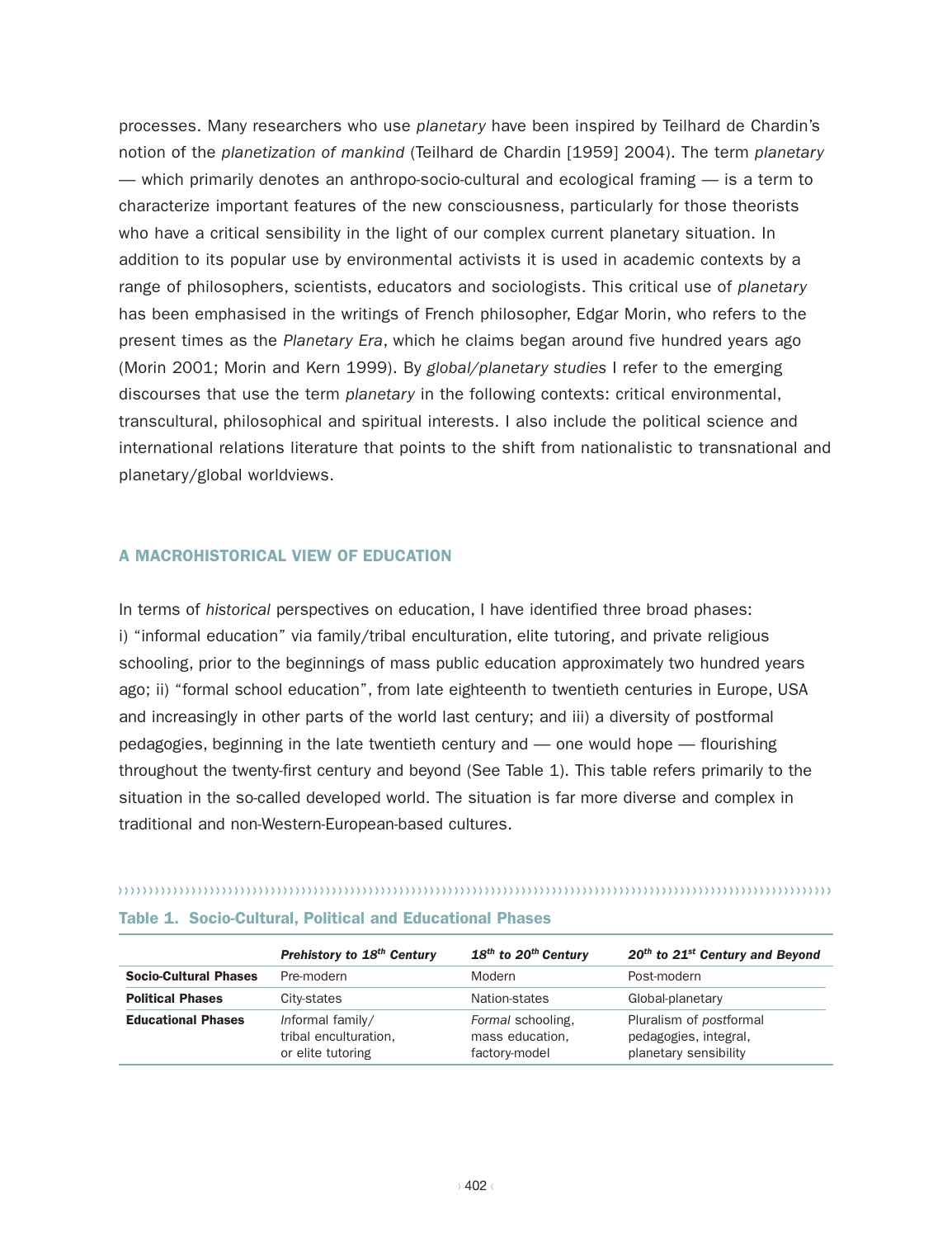

Julian Germain, *Classroom Portraits, 2004-2012. Omar Bin Al-Khattab Educational Complex, Boys' Science Secondary School, Doha, Qatar. Grade 10, Religion. March 13th*, 2007

#### From Informal to Formal to Postformal Education

Prior to the Industrial Revolution, which embedded modernist ideas into the socio-cultural fabric of Western society, education for children was not such a formal process, even in the Western world. Children were enculturated by their extended families and cultures and only the children of the wealthy — who could afford private tutors — or those who wished to become clerics had any formal education. Earlier integrally-inspired educational reform had been initiated in the seventeenth century by Moravian educational theorist Johann Ámos Komensk? (more frequently called by his Latin name, Comenius) who wrote the influential *Didactica Magna*, which proposed a three-tier universal schooling system for all children (Dahlin 2006). Subsequently in Germany, the notion of the evolution of consciousness, which was a major contribution of German idealists and romantics such as Goethe, Hegel, Schelling and Novalis, contributed to the initial impulse for mass public school education, which began in Germany in the late eighteenth century. This was carried forward particularly through Schiller's aesthetic educational principles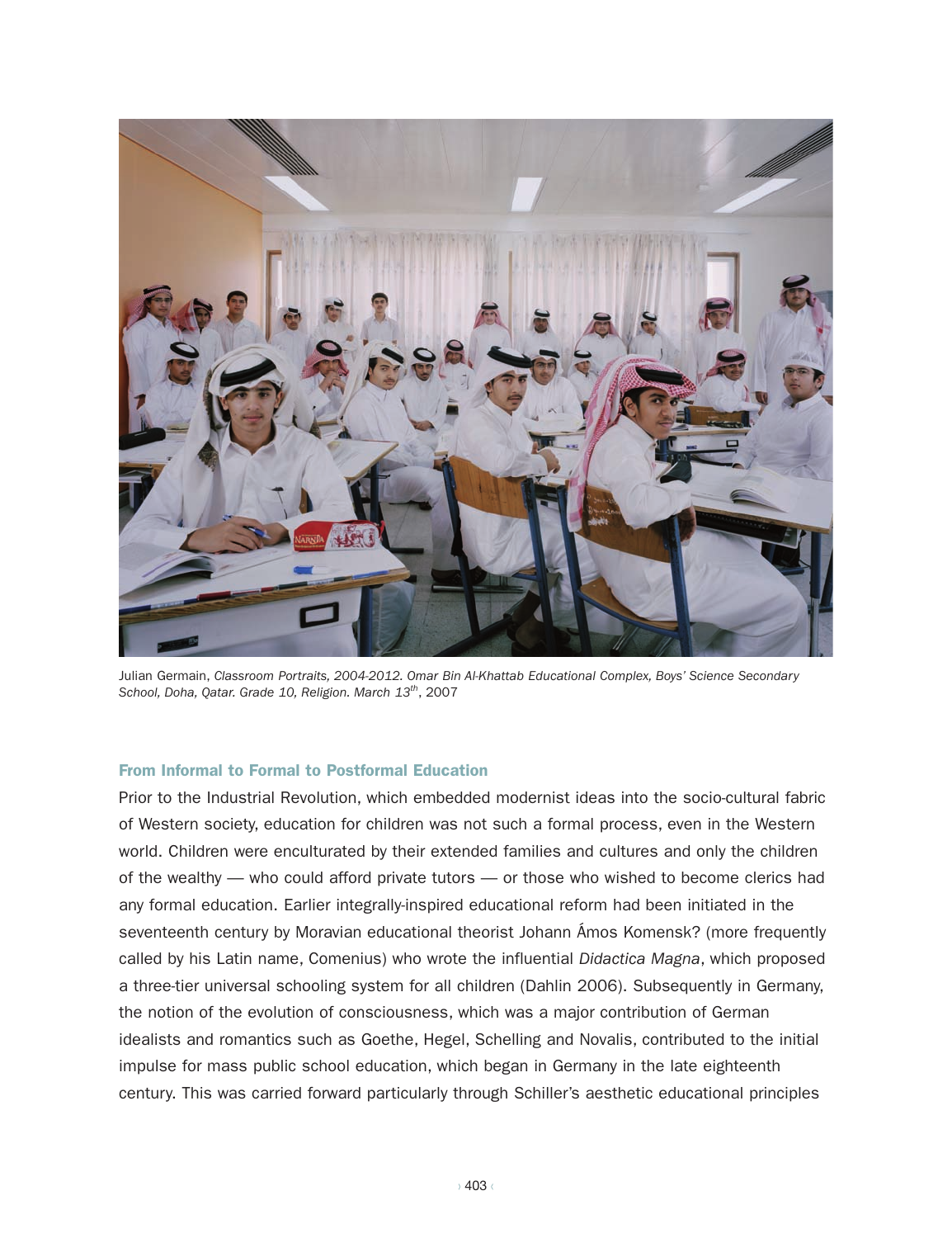(Schiller [1954] 1977), Herbart's integrative pedagogical system (Klein 2006) and Humboldt's implementation of public education (Holborn 1964). However, after the deaths of these leading German philosophers, by the middle of the nineteenth century the idealist-romantic educational project was largely hijacked in western Europe by the gradual influence of the British Industrial Revolution, so that schools increasingly became training grounds to provide fodder for the factories. This factory model of school education was picked up in the USA around 150 years ago (Dator 2000).

I have begun to use the phrase "evolutionary pedagogies" as an alternative to "educational reform" or even "educational transformation". This is because I want to highlight the scope of the transition we, as humans in a planetary age, are undergoing. The notion of "educational reform" very often only tinkers at the surface of appearances — a bit like rearranging the deckchairs on the Titanic. While the notion of "educational transformation" potentially goes further than "reform", it can be limited by the philosophical perspective, ideology  $-$  or even paradigm — that it subscribes to. The meaning that I ascribe to my notion of evolutionary pedagogies is one that connects education more consciously with the evolution of new patterns of thinking.

I have scanned the Anglophone educational literature for signs of emerging pedagogies that are reflecting one or more of the features of postformal, integral or planetary consciousness. There is a lot of encouraging material being written about new educational approaches in the last decade. There is also a very powerful neo-fundamentalist backlash in the Anglo countries from government-backed educrats who seek to dominate the educational agenda with scientism, economism and technicism — through the "audit culture" (MacLure 2006). On the other hand, there are also several educational theorists and researchers who are attempting to expose and counter this reactionary neo-conservatism (Abbs 2003; Coryn, Schröter and Scriven 2005; Denzin 2005; MacLure 2006).

#### The Evolutionary Waves in Twentieth to Twenty-first Century Education

There have been three waves of educational impulses since the beginning of the twentieth century that contribute to the evolution of education.

#### *First Wave: Weak Signals from the Early Twentieth Century*

Although much of European and Anglo education did lose its initial idealist/romantic impulse during the nineteenth century, and succumbed to the weight of industrialism, secularism, and materialism, new threads began to emerge in various parts of the world in the early twentieth century. There were Maria Montessori and Rudolf Steiner in continental Europe, Alfred North Whitehead in the UK, John Dewey in the USA and Sri Aurobindo in India, all pioneeering more integral, organic educational approaches that provided a counter-weight to the dominant factory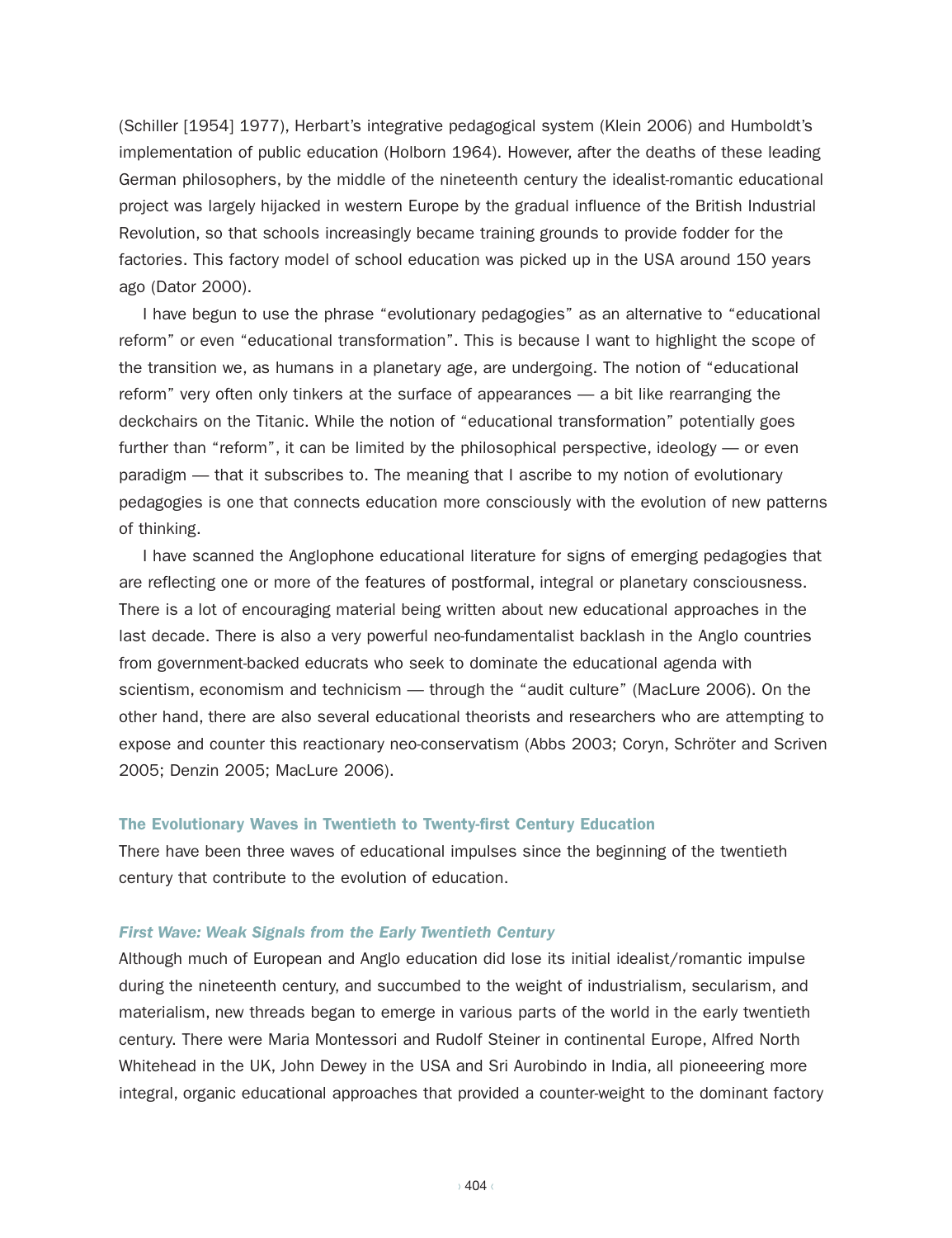model. They emphasised imagination, aesthetics, organic thinking, practical engagement, creativity, spirituality, and other features that reflect the emergent integral consciousness. These educational pioneers were also futures-oriented in that they all subscribed in some way to evolutionary notions of consciousness, culture and even cosmos. However, these approaches have mostly remained marginalised, or in the case of Dewey's initiative, been appropriated in a reduced form by the mainstream system as so called "progressive education".

> **The commodification of knowledge abounds as a socio-cultural by-product of globalization. Borrowing heavily from industrial-era metaphors, education is now marketed as the "product" in a globally competitive "knowledge industry"**

#### *Second Wave: "Alternative" Education, a 1970s Trend*

What I call the *second wave* was sparked by the dramatic consciousness changes that erupted in 1968 with the student protests in Paris, followed rapidly by the 1969 Woodstock Peace Festival in the USA, which laid foundations for a youth peace movement against the Vietnam War. These events also paralleled the arrival of futures studies on the academic scene with the journal *Futures* being founded in 1968 along with significant global meetings such as *Mankind 2000* that led to the forming of the *World Futures Studies Federation* (WFSF) in Paris in 1973. These events coincided with the beginning of various "new age" movements, including participatory politics, new forms of music, east-west spiritual-philosophical dialogues, new gender relations, post-nuclear family lifestyles and recreational use of "designer" drugs. These movements were taken up quite strongly in the Anglo countries, particularly in pockets of the USA and, at least indirectly, they began to shift ideas about formal education. The 1970s to 1990s saw a broadening of alternative educational modes, including home-schooling (Holt 1970), holistic education (J. P. Miller 2000; R. Miller 1990, 1999), critical pedagogy (Freire 1970; Illich 1975), futures education (Fien 1998; Gough 1989; Hicks 1998; Rogers 1998; Slaughter 1989), and a raft of educational reforms within mainstream settings. All were critical of the formal, modernist "factory-model" of mass education. Most sought to broaden education beyond the simple information-processing model based on a mechanistic view of the human being to a more holistic, creative, multifaceted, embodied and participatory approach. Yet not all honour the spiritual needs or the multi-layered nature of the developing child, as part of a consciously evolving human species. Furthermore, these approaches are still minor threads and unfortunately most approaches are also isolationist in relation to each other.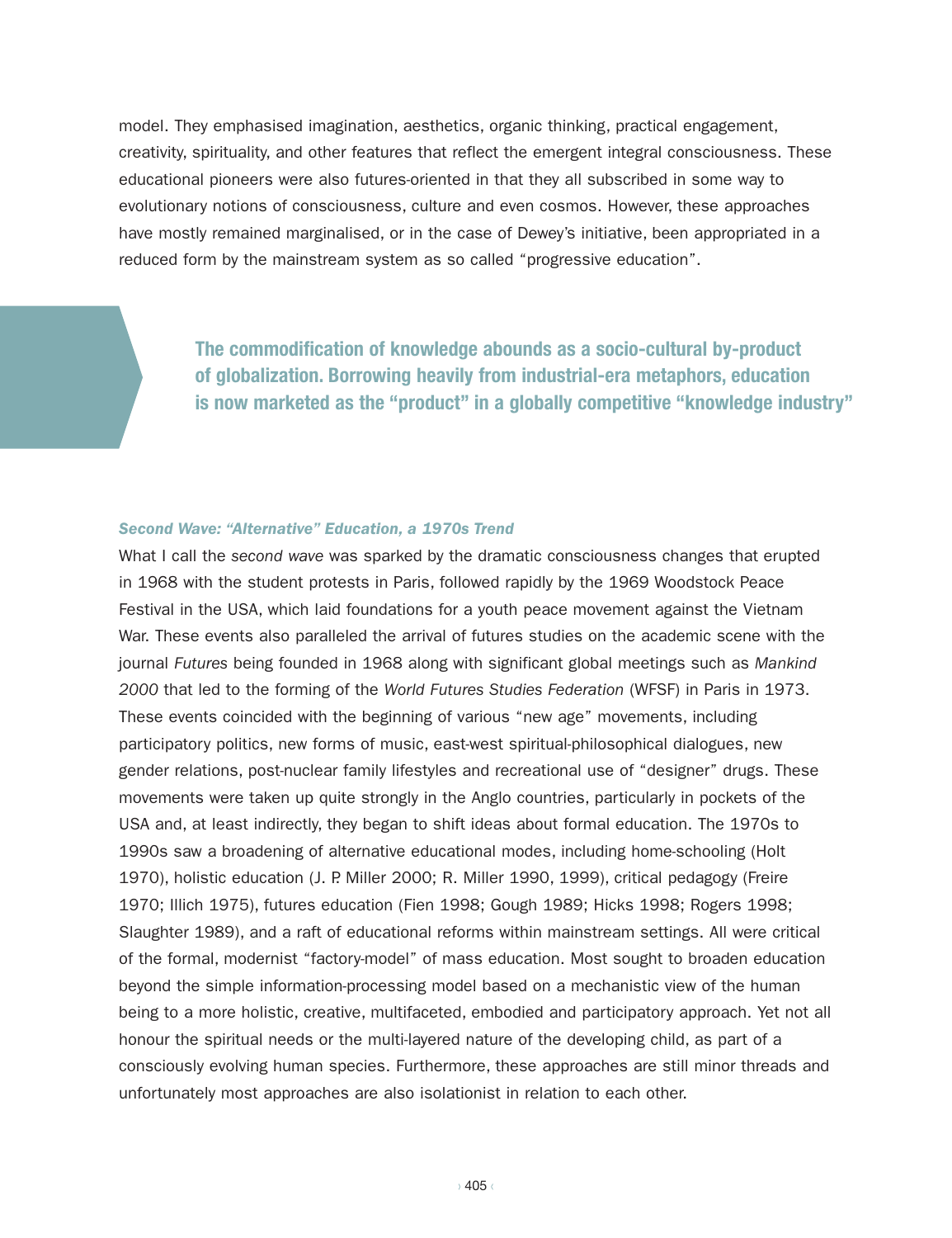

Julian Germain, *Classroom Portraits, 2004-2012. Guard House Primary School, Keighley, West Yorkshire, UK. Year 6, History. October 19th*, 2005

#### *Third Wave: Postformal Pedagogies*

The late twentieth and early twenty-first centuries mark an important transition from formal, factory-model school and university education. We are currently experiencing a *third wave* of impulses to evolve education. I refer broadly to these third wave approaches to evolving education as "*post*formal pedagogies". I have identified over a dozen emerging pedagogical approaches that reflect new ways of thinking, which facilitate the evolution of consciousness (for references to the literature in relation to these approaches see: Gidley 2009). These include:

- Aesthetic and artistic education;
- Complexity in education;
- Critical and postcolonial pedagogies;
- Environmental/ecological education;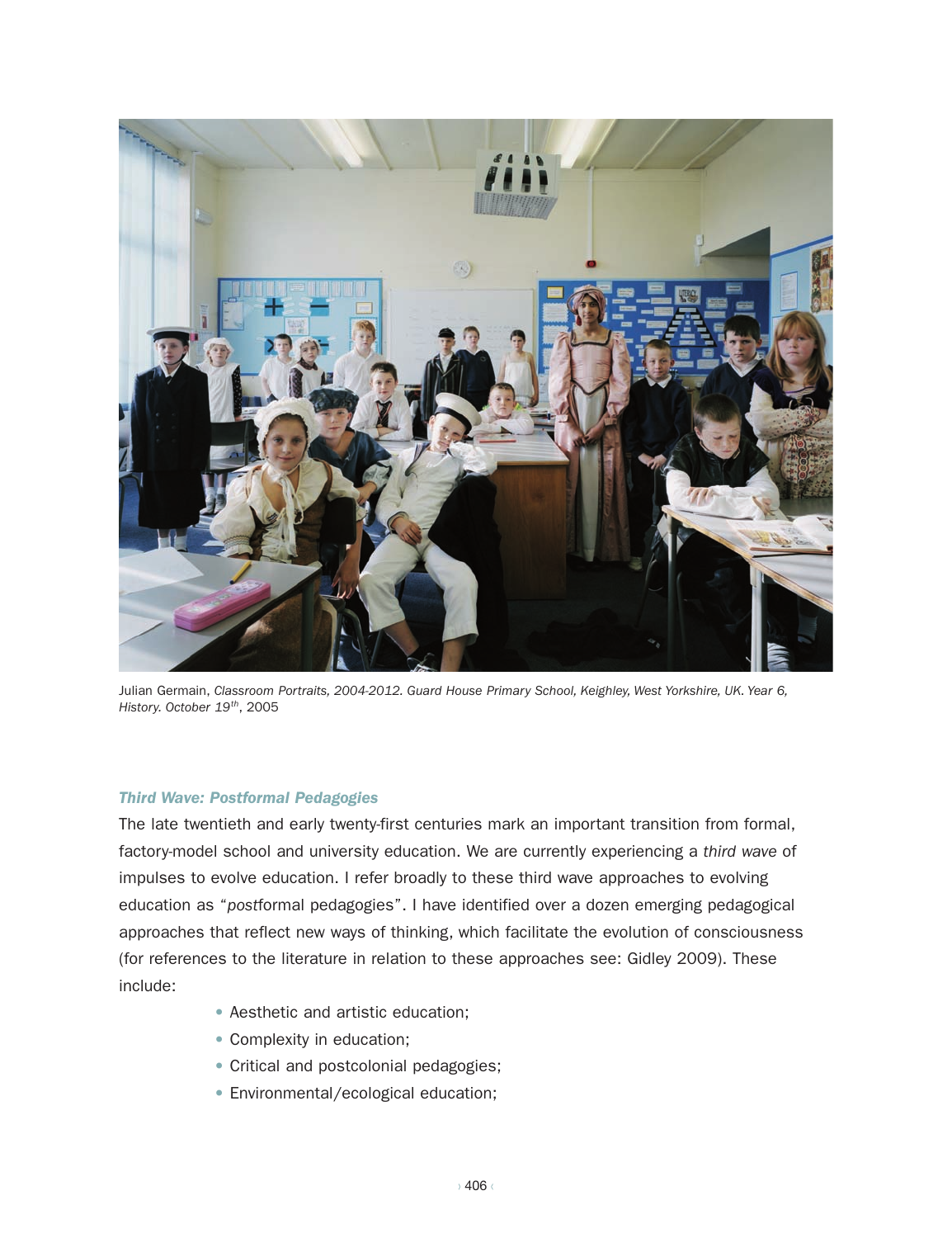- Futures education;
- Holistic education;
- Imagination and creativity in education;
- Integral education;
- Planetary/global education;
- Postformality in education;
- Postmodern and poststructuralist pedagogies:
- Transformative, spiritual and contemplative education;
- Wisdom in education.

Lest this list give the appearance that education globally in the twenty-first century is alive and well, creative and innovative, it is worth noting that all of these are relatively small counterstreams to the dominant hegemonic factory model of education. One of my interests is to foster dialogue between these postformal pedagogies to strengthen their awareness of each other and to increase knowledge transfer among them. Such an integration of third wave educational approaches could lead to a deep shift from an economics-driven concept of *global knowledge economy* to more human-centred *global knowledge futures*.

#### FROM GLOBAL KNOWLEDGE ECONOMY TO GLOBAL KNOWLEDGE FUTURES

"Where is the wisdom we have lost in knowledge?

Where is the knowledge we have lost in information?"

T. S. Eliot, 1934, *The Rock*

"One of the greatest problems we face today is how to adjust our way of thinking to meet the challenge of an increasingly complex, rapidly changing, unpredictable world. We must rethink our way of organising knowledge."

(Morin 2001, 5)

The two quotes opening this section speak of knowledge. The first is from American-British poet, T. S. Eliot, and the second is from French philosopher, Edgar Morin. Eliot bemoans the loss of wisdom while Morin hints at its reawakening. Perhaps it takes the eye of an artist, a poet, to perceive the loss of wisdom in the stripped-down, prosaic pragmatism of the *Information Era*. Yet it is a philosopher — a lover of wisdom — who actively thinks towards more complex ways of organizing knowledge in the *Planetary Era*.

As Eliot indicates, the modern era of hyper-rationality and hyper-specialization has been a reductive process in which the pre-modern unitive worldview of inherited, or revealed, "wisdom"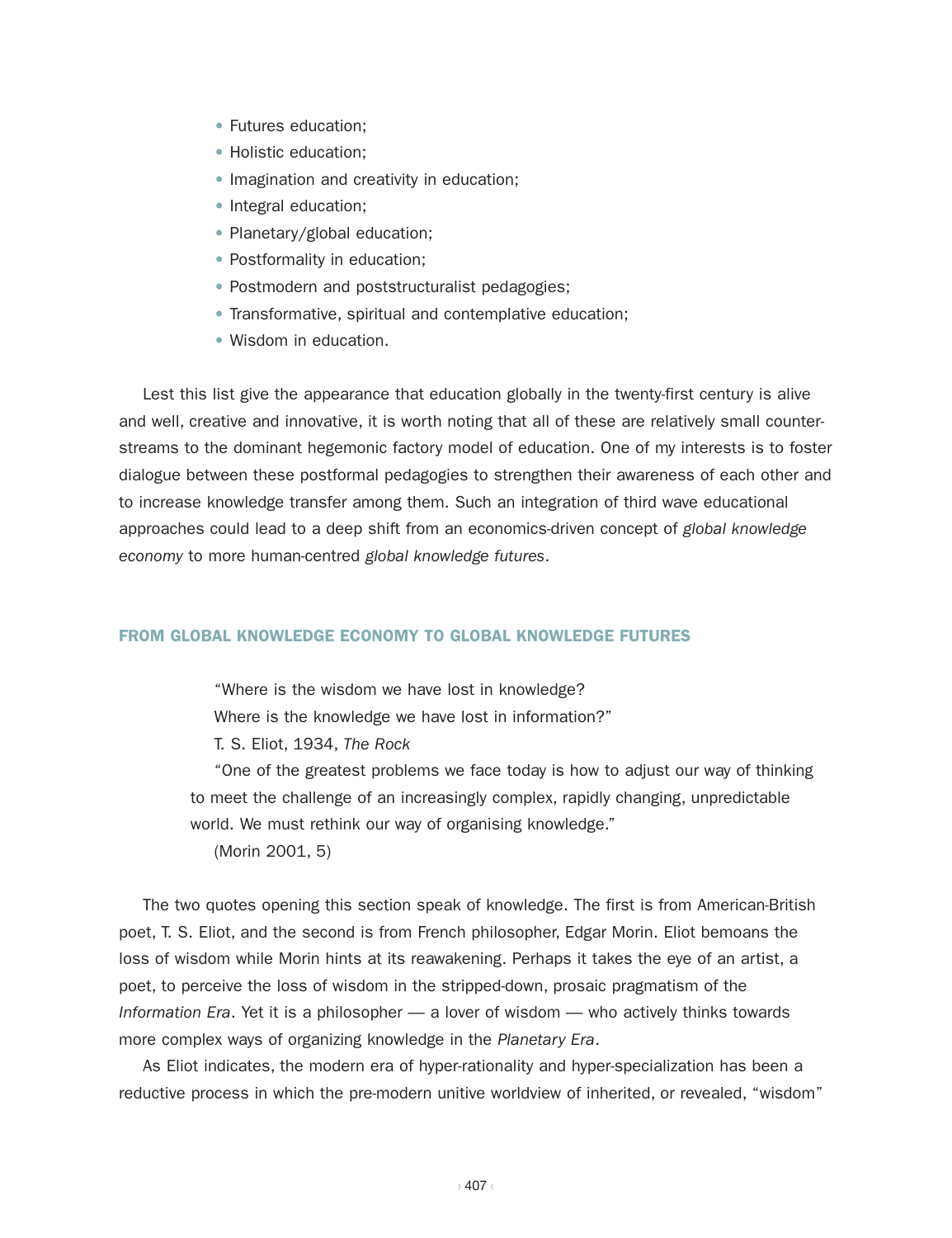has been superseded by bits — and, more recently, bytes — of information. In this context, the term "new knowledge" is often used to mean new technologies.

In addition to this fragmentation, commodification of knowledge abounds as a socio-cultural by-product of globalization. Borrowing heavily from industrial era metaphors, education is now marketed as the "product" in a globally competitive "knowledge industry".

At the close of the first decade of the twenty-first century, some of the most creative, innovative, and dynamic knowledge around the globe is being produced and disseminated *outside* mainstream universities. Academic researchers and research council bureaucrats need to take heed. Now that "knowledge production", "knowledge transfer", and "knowledge dissemination" have become core commodities of the increasingly competitive global knowledge market economy, how will universities and their research centres keep up?

While the juggernaut of old-paradigm thinking keeps its hold on educational institutions, the burgeoning of new knowledge "paradigms" is breaking through from the periphery. A plethora of private providers, social movements, niche research institutes, open source resources, edutainment and, of course, the ubiquitous information kaleidoscope of the worldwide web, make it increasingly difficult for the former bastions of knowledge production and dissemination — formal educational institutions to compete for "market-share". But is competition the best way forward? Could it be that the leadership of universities and research councils need to listen more deeply to the periphery — to the new, unorthodox developments in the creation and dissemination of knowledge?

> **More complex, self-reflective, organic ways of thinking will be vital in re-shaping education so young people are better equipped for the complexity, paradox and unpredictability of life in the twenty-first century**

We also hear the term *information era* as if it were a complete encapsulation of the present phase of cultural evolution. The proponents of the information era generally fail to attend to the evolutionary move beyond mere 'information' to new ways of knowing, new knowledge patterns and the emergence of knowledge integration.

The insinuation of neoliberal economic theory into all walks of life — including education has led to the reframing of education as a subset of the new "knowledge economy". In this new knowledge economy, we can witness nations and regions scrambling to grab market-share through creating "science parks", "education cities" and "knowledge hubs". The most disturbing aspect of this "globalization of knowledge" is that it frequently reflects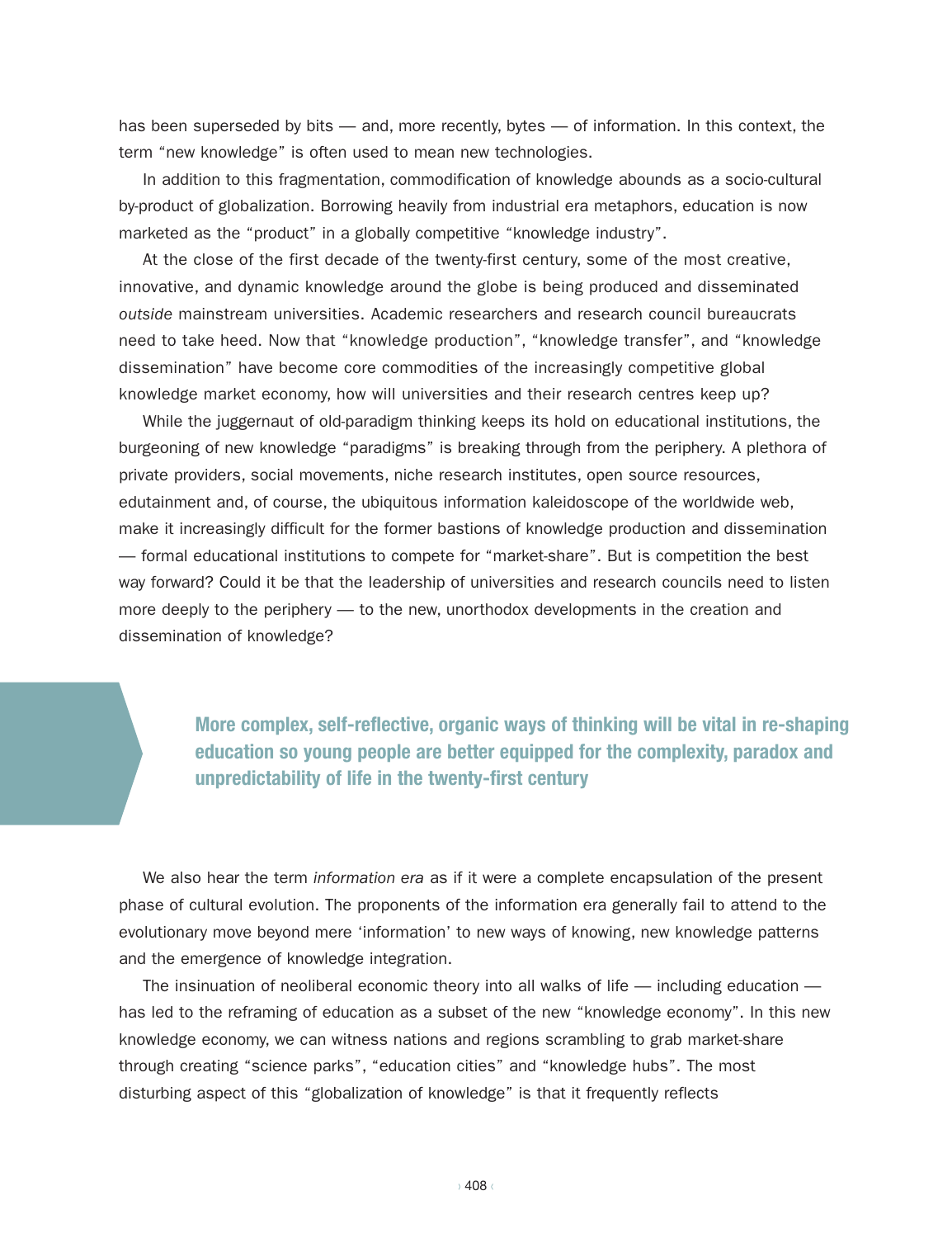homogenization. This McDonaldization of education transplants outmoded models and approaches as if they were fast-food franchises with little regard to the quality of the learning experience for students or the cultural context in which the model is implanted. In the rush to the top of the globally competitive league tables, there appears to be a blind disregard for epistemological and cultural diversity, through alternative ways of knowing. With their embeddedness in the global economy such approaches to global knowledge are also locked into short-termism, stasis and homogenization (see Figure 1).

>>>>>>>>>>>>>>>>>>>>>>>>>>>>>>>>>>>>>>>>>>>>>>>>>>>>>>>>>>>>>>>>>>>>>>>>>>>>>>>>>>>>>>>>>>>>>>>>>>>>>>>>>>>>>>>>>>>>>



Figure 1. Global Knowledge Economy – Ideological Stasis and Homogenisation

While proponents of neoliberal capitalism argue for the new "knowledge economy", this economics-driven thinking perpetuates fragmentation, commodification and instrumentalism. This economistic framing fails to attend to the richness and diversity of knowledge creation being enacted on a planetary scale. By contrast, pluralistic ways of knowing grounded in human creativity innovation and relationship are less dependent on economic and material resources and thus intrinsically more sustainable for a fragile planet (see Figure 2).

In contrast to the reductive and economistic ideologies underlying the notion of the "global knowledge economy", my term *global knowledge futures* is intended to unsettle those who use the term knowledge reductively and/or prescriptively. *Global knowledge futures* includes research that eschews the mechanistic, instrumental, reduced versions of knowledge. It seeks to go beyond, to go deeper, to imagine longer time-scales and planetary spaces, to develop and enact more coherent futures of knowledge integration.

My notion of global knowledge futures is framed within the understanding that human consciousness is evolving and for the first time in history we can consciously participate in cocreating our futures through conscious evolution.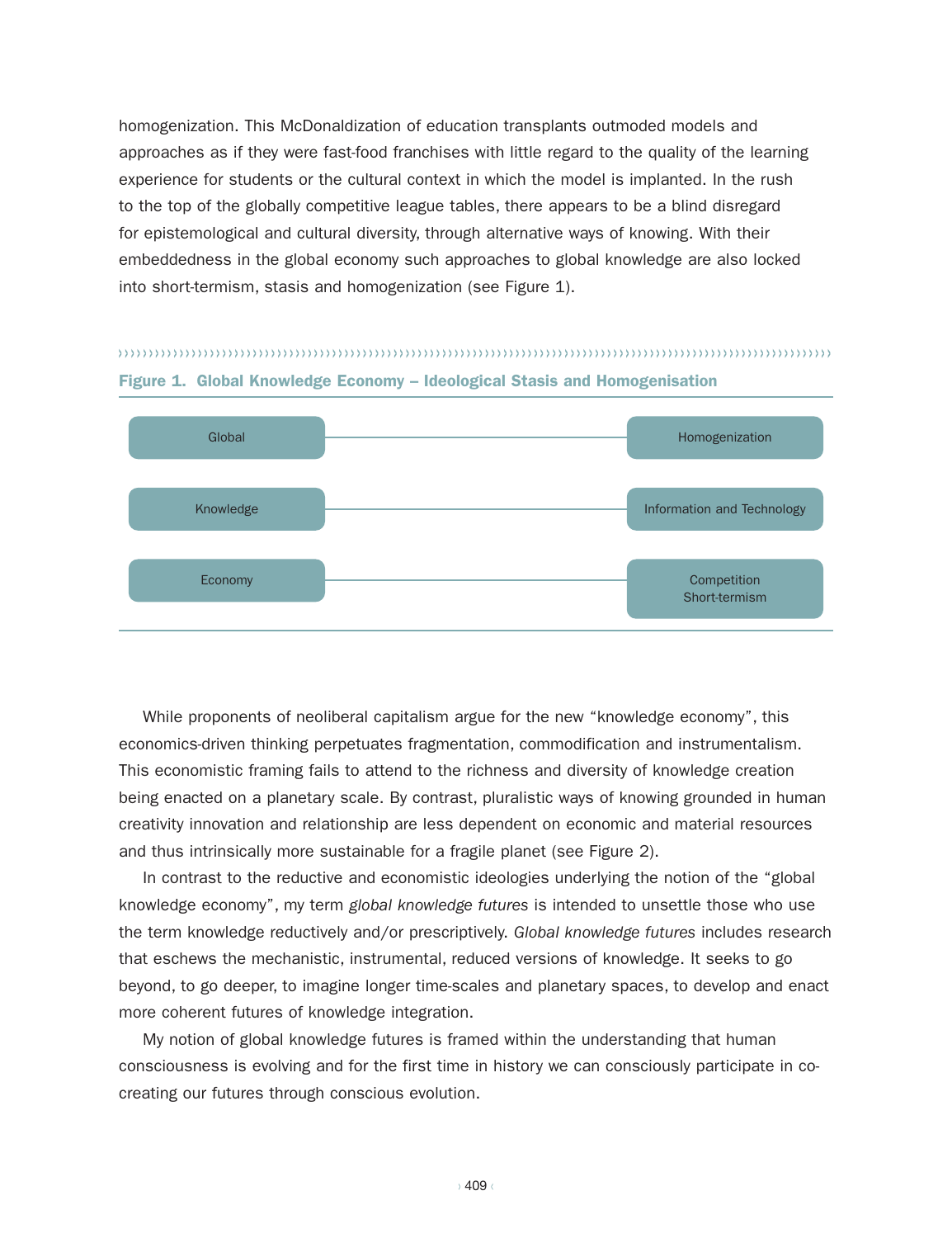Building on the evolution of consciousness literature, my phrase *global knowledge futures* can be teased out semiotically to clearly distinguish it from the hyper-modernist *global knowledge economy*. The cultural pluralism implied in my notion of global, and the ideological diversity in my notion of futures, fold back into the term knowledge, enriching it and opening it up to insights from the frontier discourses discussed above that are central to global knowledge futures (see Figure 2).

#### >>>>>>>>>>>>>>>>>>>>>>>>>>>>>>>>>>>>>>>>>>>>>>>>>>>>>>>>>>>>>>>>>>>>>>>>>>>>>>>>>>>>>>>>>>>>>>>>>>>>>>>>>>>>>>>>>>>>> Figure 2. Global Knowledge Futures — Dynamic Unity in Dialogue with Diversity



#### VISIONARY FUTURES OF EDUCATION FOR RAPID GLOBAL SOCIETAL CHANGE

If we are to seriously move beyond the business-as-usual stance of the guardians of old paradigm thinking, we need to embrace new ways of thinking and patterns of knowledge,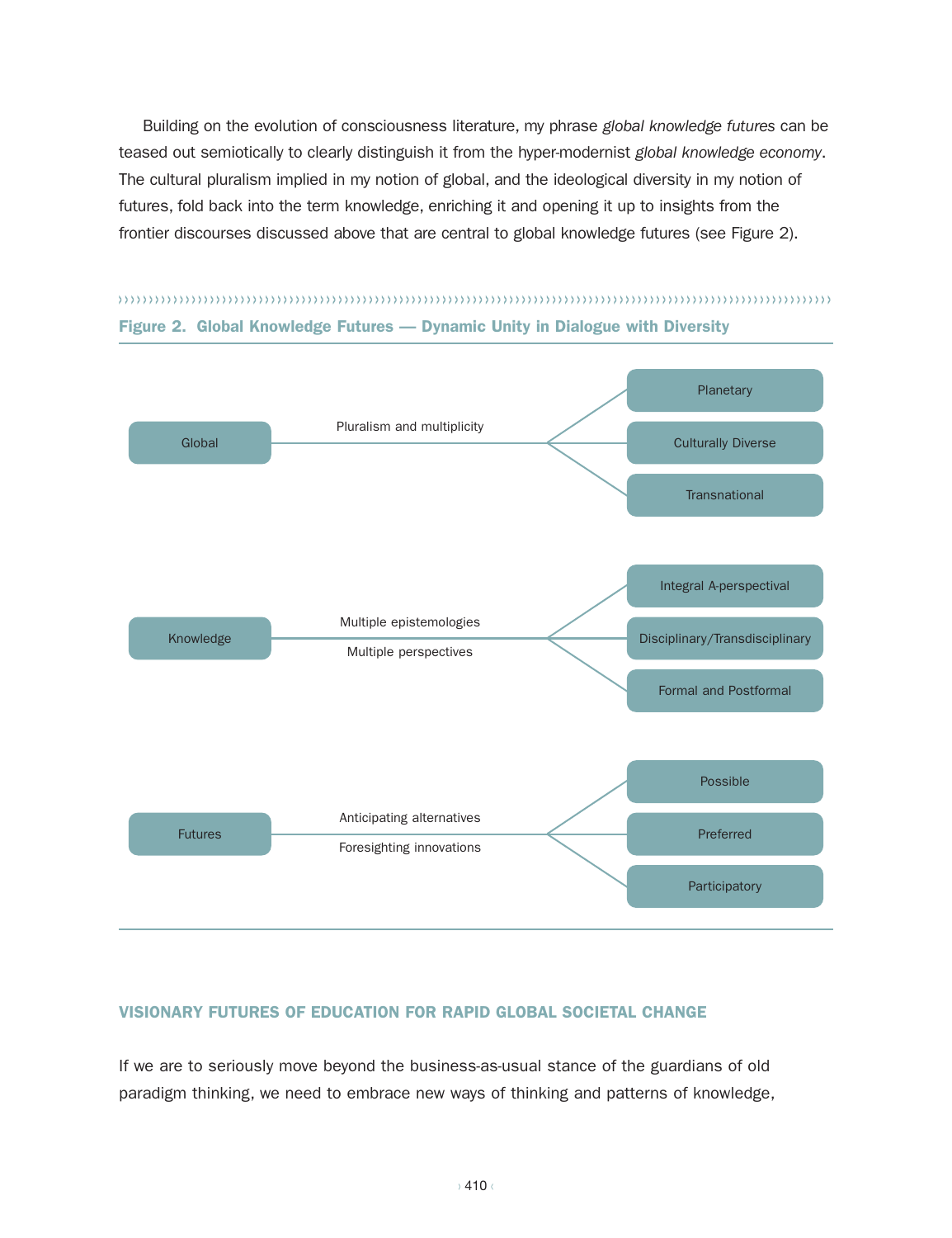

Julian Germain, *Classroom Portraits, 2004-2012. Al Tadhamon Boys' School, Malah, Rada', Yemen. Year 1 Intermediate, Mathematics. May 13th*, 2007

consciously co-create our own evolving consciousness, and wrest education back from the economists and auditors so that it reclaims its place as a vital component of cultural development. In these ways, the nineteenth-century factory model of formal education will have been *postformalised* to suit it for the twenty-first century.

To these ends educators would begin by integrating the following twentieth-century knowledge developments into their thinking about education:

> • Post-classical sciences including quantum physics, chaos and complexity, emergentism, open systems;

- Postmodern, poststructuralist and comparative philosophies;
- Postformal reasoning, including complexity, creativity, paradox, reflexivity;
- Inter- and transdisciplinarity;
- Systemic, holistic and integral theories;
- Global and planetary perspectives;
- Foresight and long-term futures thinking.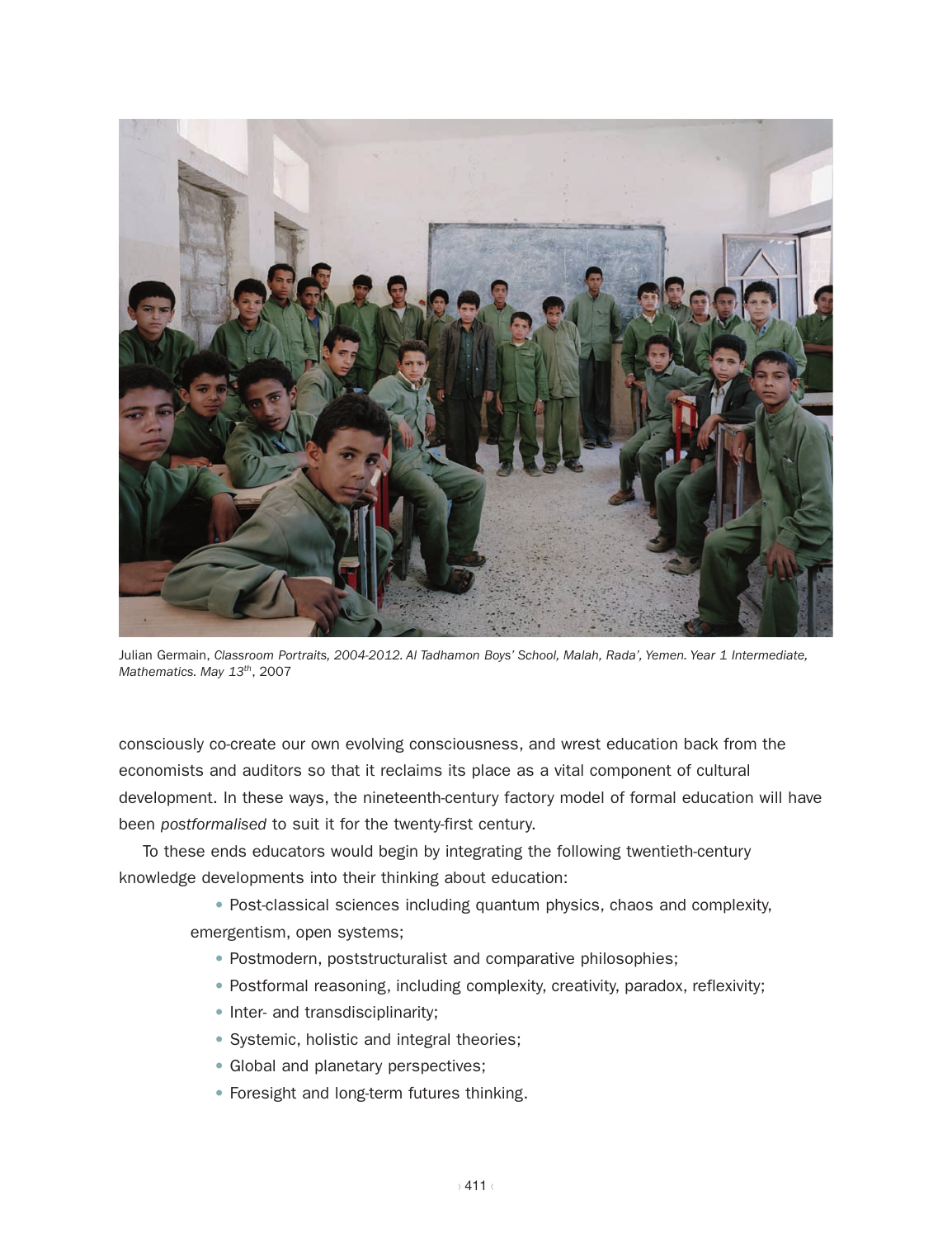Secondly, as the implications of the evolution of consciousness begin to be fully appreciated by educators, the skills-based, reductionist, fragmented, profit-driven factory model of education from the past will gradually be recognized as the anachronism it is. There will be a diverse flourishing of postformal educational centres, offering much greater creativity, reflexivity, imagination, dialogue, paradox and the many other features of postformal reasoning that are emerging in high-functioning adults today who are open to them.

Thirdly, in due course education will de-link from economics and reclaim its place in the cultural domain. From that time teachers will no longer be primarily childminders, researchers will not expect to be primarily fundraisers, and university courses will be oriented more towards the whole development of the students, rather than pointing them towards jobs that will no longer exist. Once the profit motive has been removed from education and replaced by cultural higher purpose the following issues may also attract serious futures thinking and attention from education experts:

- Environmental degradation now includes more dramatic climate conditions;
- After the GFC the limits to growth discourse is even more pertinent;
- Social and global justice are far from commonplace;
- Cultural pluralism and the needs of the global south require sustained focus.

In summary, the systemic knowledge shifts of the last century are facets of complex processes that are as yet little understood in terms of their significance for the future of ideas and the culture of education. These diverse, independent, yet interconnected movements pave the way for the emergence of more living and pluralistic approaches to education and knowledge futures. Education researchers, practitioners and policymakers need to take serious account of these dramatic shifts in ideas and ways of organising knowledge. More complex, self-reflective, organic ways of thinking will be vital in re-shaping education so young people are better equipped for the complexity, paradox and unpredictability of life in the twenty-first century.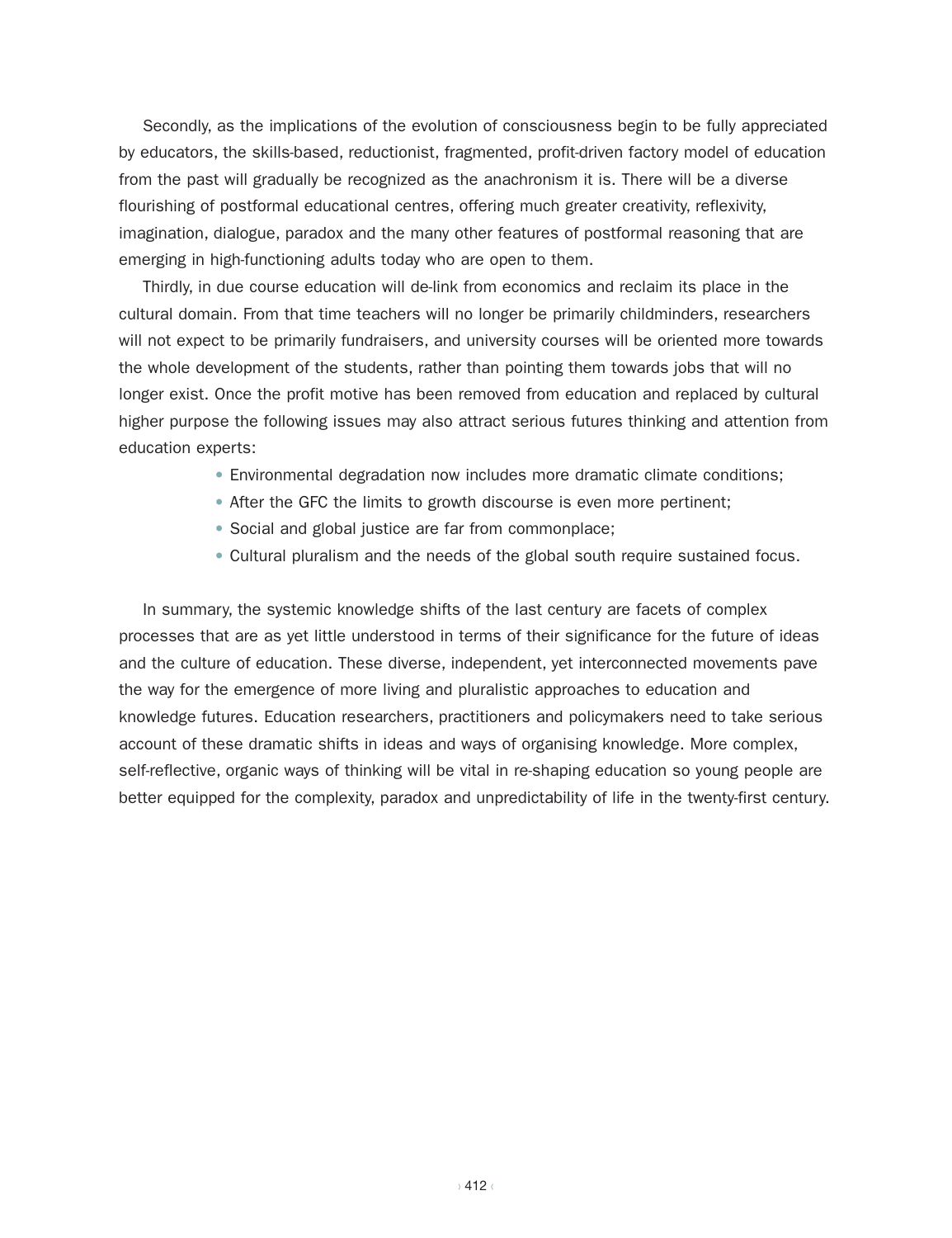#### REFERENCES

- Abbs, P. 2003. *Against the Flow: The Arts, Postmodern Culture and Education*. London: Routledge Falmer.
- Bassett, C. 2005. "Wisdom in Three Acts: Using Transformative Learning to Teach for Wisdom" [Electronic version]. Paper presented in October at the Sixth International Transformative Learning Conference, East Lansing, Michigan.
- Benedikter, R. 2005. "Postmodern Spirituality: A Dialogue in Five Parts." Retrieved 28 June, 2006, from http://www.integralworld.net/index.html?benedikter1.html
- Benedikter, R. 2007. "Global Systemic Shift: The 'Three Ends' of our Epoch and their Perspective in the Interplay between the Four System Spheres Economics, Politics, Culture and Religion." Paper presented at the James Martin Advanced Research Seminar Programme, Oxford University.
- Berger, P. L., and T. Luckman. 1966. *The Social Construction of Reality*. New York: Doubleday.
- Bergson, H. [1911] 1944. *Creative Evolution.* New York: Macmillan & Co.
- Bertalanffy, L. V. [1969] 1976. *General Systems Theory: Foundations, Development, Applications.* New York: George Braziller, Inc.
- van den Besselaar, P., and G. Heimeriks. 2001. *Disciplinary, Multidisciplinary, Interdisciplinary: Concepts and Indicators.* Paper presented in July at the 8<sup>th</sup> Conference on Scientometrics and Informetrics, Sydney, Australia.
- Caputo, J. D. 1997. *The Prayers and Tears of Jacques Derrida: Religion without Religion.* Bloomington and Indianopolis: Indiana University Press.
- Combs, A. 2002. *The Radiance of Being: Understanding the Grand Integral Vision: Living the Integral Life*. St. Paul, MI: Paragon House.
- Commons, M., et al. (eds.), 1990. *Adult Development, 2: Models and Methods in the Study of Adolescent and Adult Thought*. Westport, CT: Praeger.
- Commons, M. L., and F. A. Richards. 2002. "Organizing Components into Combination: How Stage Transition Works." *Journal of Adult Development* 9 (3), 159–177.
- Cook-Greuter, S. R. 2000. "Mature Ego Development: A Gateway to Ego Transcendence." *Journal of Adult Development* 7 (4), 227–240.
- Coryn, C. L. S., D. C. Schröter and M. Scriven. 2005. "A Call to Action: The First International Congress of

Qualitative Inquiry." *Journal of MultiDisciplinary Evaluation* 3 (October), 155–165.

- Cowan, C. C., and N. Todorovic. 2005. *Dr. Clare W. Graves Explores Human Nature: The Never Ending Quest: A Treatise on an Emergent Cyclical Conception of Adult Behavioural Systems and their Development*. Santa Barbara: ECLET Publishing.
- Dahlin, B. 2006. *Education, History and Be(com)ing Human: Two Essays in Philosophy and Education*. Karlstad: Karlstad University.
- Dator, J. 2000. "The Futures for Higher Education: From Bricks to Bytes to Fare Thee Well!" In S. Inayatullah and J. Gidley (eds.), *The University in Transformation: Global Perspectives on the Futures of the University*. Westport, CT: Bergin & Garvey.
- Deacon, T. W. 2003. "The Hierarchic Logic of Emergence: Untangling the Interdependence of Evolution and Self-Organisation." In B. Weber and D. Depew (eds.), *Evolution and Learning: The Baldwin Effect Reconsidered*. Cambridge, MA: MIT Press, 273–308.
- Deleuze, G., and F. Guattari. 1994. *What is Philosophy?* New York: Columbia University Press.
- Denzin, N. 2005. "The First International Congress of Qualitative Inquiry". *Qualitative Social Work* 4 (1), 1105–1111.
- Derrida, J. 2001. "Structure, Sign, and Play in the Discourse of the Human Sciences." *Writing and Difference*, 278–294. Retrieved from
- http://www.hydra.umn.edu/derrida/sign-play.html Donald, M. 2001. *A Mind so Rare: The Evolution of Human Consciousness.* New York: W. W. Norton and
- Earley, J. 1997. *Transforming Human Culture: Social Evolution and the Planetary Crisis*. New York: Suny Press.
- Einstein, A. [1920] 2000. *Relativity: The Special and General Theory*. Available at

http://www.bartleby.com/173/

Company.

- Elgin, D. 1997. *Global Consciousness Change: Indicators or an Emerging Paradigm*. San Anselmo, CA: The Millennium Project.
- Fien, J. 1998. "Environmental Education for a New Century." In D. Hicks and R. Slaughter (eds.), *World Yearbook 1998: Futures Education*. London: Kogan Page.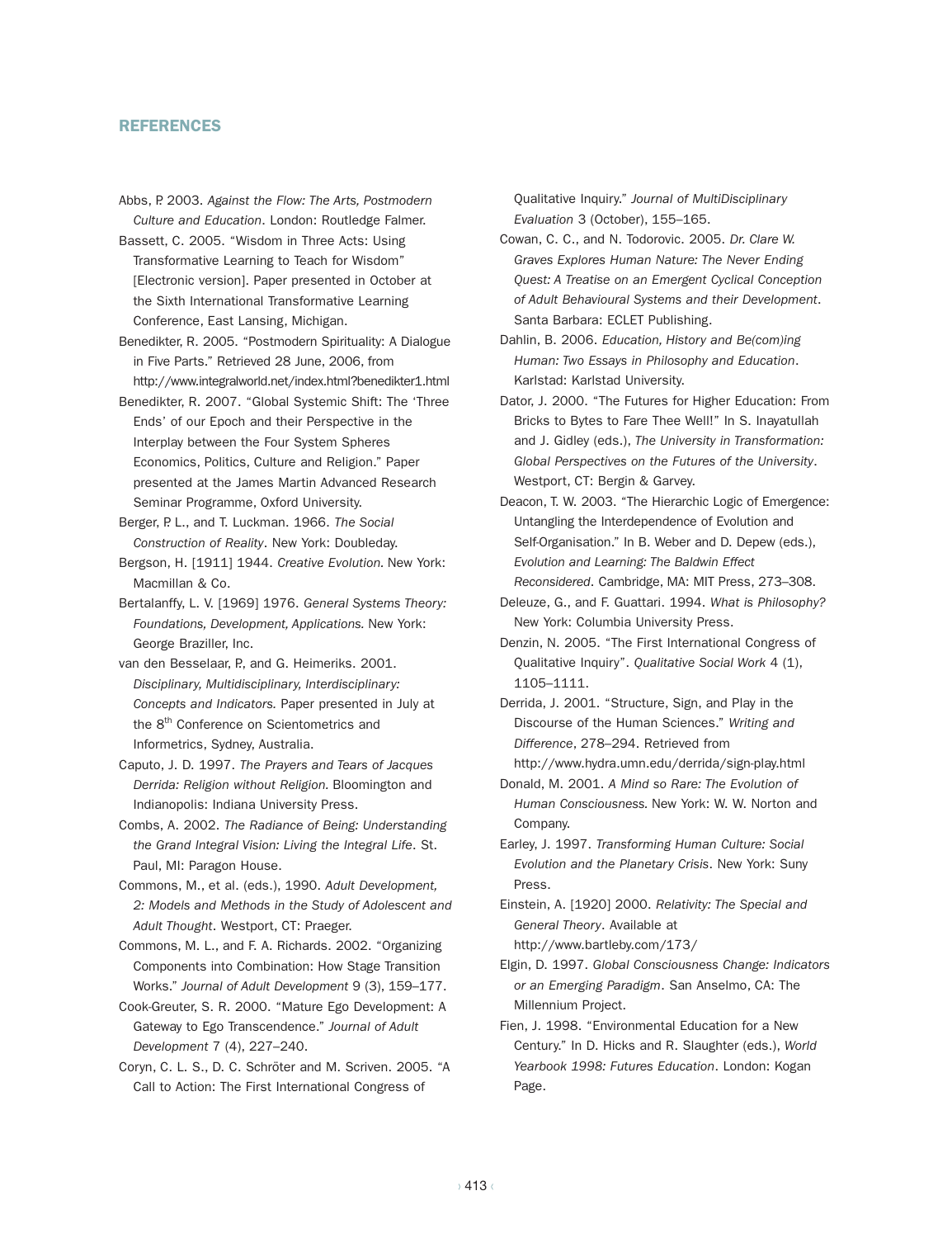Freire, P. 1970. *Pedagogy of the Oppressed*. New York: Herder and Herder.

Gadamer, H. G. (1960) 2005. *Truth and Method.* Second revised edition*.* London: Continuum International Publishing Group.

Gangadean, A. 1998. *Between Worlds: The Emergence of Global Reason* 17. New York: Peter Lang.

Gangadean, A. 2006. "A Planetary Crisis of Consciousness: From Ego-based Cultures to a Sustainable Global World." *Kosmos: An Integral Approach to Global Awakening* V: 37–39.

Gidley, J. 2006. "Spiritual Epistemologies and Integral Cosmologies: Transforming Thinking and Culture." In S. Awbrey et al. (eds.), *Integrative Learning and Action: A Call to Wholeness* 3. New York: Peter Lang Publishing, 29–55.

Gidley, J. 2007a. "Educational Imperatives of the Evolution of Consciousness: The Integral Visions of Rudolf Steiner and Ken Wilber." *International Journal of Children's Spirituality* 12 (2): 117–135.

Gidley, J. 2007b. "The Evolution of Consciousness as a Planetary Imperative: An Integration of Integral Views." *Integral Review: A Transdisciplinary and Transcultural Journal for New Thought, Research and Praxis* 5: 4–226.

Gidley, J. 2009. "Educating for Evolving Consciousness: Voicing the Emergency for Love, Life and Wisdom." *The International Handbook of Education for Spirituality, Care and Wellbeing*. New York: Springer.

Gidley, J. 2010a. "Evolving Higher Education Integrally: Delicate Mandalic Theorising." In S. Esbjörn-Hargens, O. Gunnlaugson and J. Reams (eds.), *Integral Education: New Directions for Higher Learning*. New York: State University of New York Press, 345–361.

Gidley, J. 2010b. "Globally Scanning for Megatrends of the Mind: Potential Futures of 'Futures Thinking.'" *Futures: The Journal of Policy, Planning and Futures Studies* 42 (10), 1040–1048.

Gidley, J. 2010c. "An Other View of Integral Futures: De/reconstructing the IF Brand." *Futures: The Journal of Policy, Planning and Futures Studies* 42 (2), 125–133.

Goodenough, U., and T. W. Deacon. 2006. "The Sacred Emergence of Nature." In P. Clayton (ed.), *Oxford Handbook of Science and Religion* Oxford: Oxford University Press, 853–871.

Gough, N. 1989. "Seven Principles for Exploring Futures in the Curriculum." In R. Slaughter (ed.), *Studying the Future: An Introductory Reader*. Melbourne:

Commission for the Future, Bicentennial Futures Education Project, 51–59.

Grigg, L., R. Johnston, and N. Milson. 2003. *Emerging Issues for Cross-Disciplinary Research: Conceptual and Empirical Dimensions*. Canberra: DEST, Commonwealth of Australia.

Habermas, J. 1986. "A Review of Gadamer's Truth and Method." In B. R. Wachterhauser (ed.), *Hermeneutics and Modern Philosophy*. Albany, NY: Suny Press*,* 243–276.

Habermas, J. 2008. *Between Naturalism and Religion: Philosophical Essays*. London: Polity Press.

Hampson, G. P. 2007. "Integral Reviews Postmodernism: The Way Out is Through." *Integral Review: A Transdisciplinary and Transcultural Journal for New Thought, Research and Praxis* 4: 108–173.

Hart, T. 2001. *From Information to Transformation: Education for the Evolution of Consciousness*. New York: Peter Lang.

Heidegger, M. (1927) 1962. *Being and Time.* Oxford: Blackwell.

Hicks, D. 1998. "Identifying Sources of Hope in Post-Modern Times." In D. Hicks and R. Slaughter (eds.), *World Yearbook of Education 1998: Futures Education*. London: Kogan Page.

Holborn, H. 1964. *A History of Modern Germany, 1648*–*1840*. Princeton, NJ: Princeton University Press.

Holt, J. 1970. *How Children Learn*. Harmondsworth, Middlesex: Pelican.

Illich, I. 1975. *Deschooling Society*. London: Calder and Boyers.

Kegan, R. 1994. *In Over Our Heads: the Mental Demands of Modern Life*. Cambridge, MA: Harvard University Press.

Kincheloe, J., and S. Steinberg. 1993. "A Tentative Description of Post-Formal Thinking: The Critical Confrontation with Cognitive Theory." *Harvard Educational Review* 63 (3): 296–320.

Kincheloe, J., S. Steinberg, and P. H. Hinchey (eds.), 1999. *The Post-Formal Reader: Cognition and Education.* New York: Falmer Press.

Klein, J. T. 2004. "Prospects for Transdisciplinarity." *Futures* 36 (4): 515–526.

Klein, J. T. 2006. "A Platform for a Shared Discourse of Interdisciplinary Education." *Journal of Social Science Education* 2, electronic version.

Kohlberg, L. 1990. "Which Postformal Stages are Stages?" In M. Commons et al. (eds.), *Adult*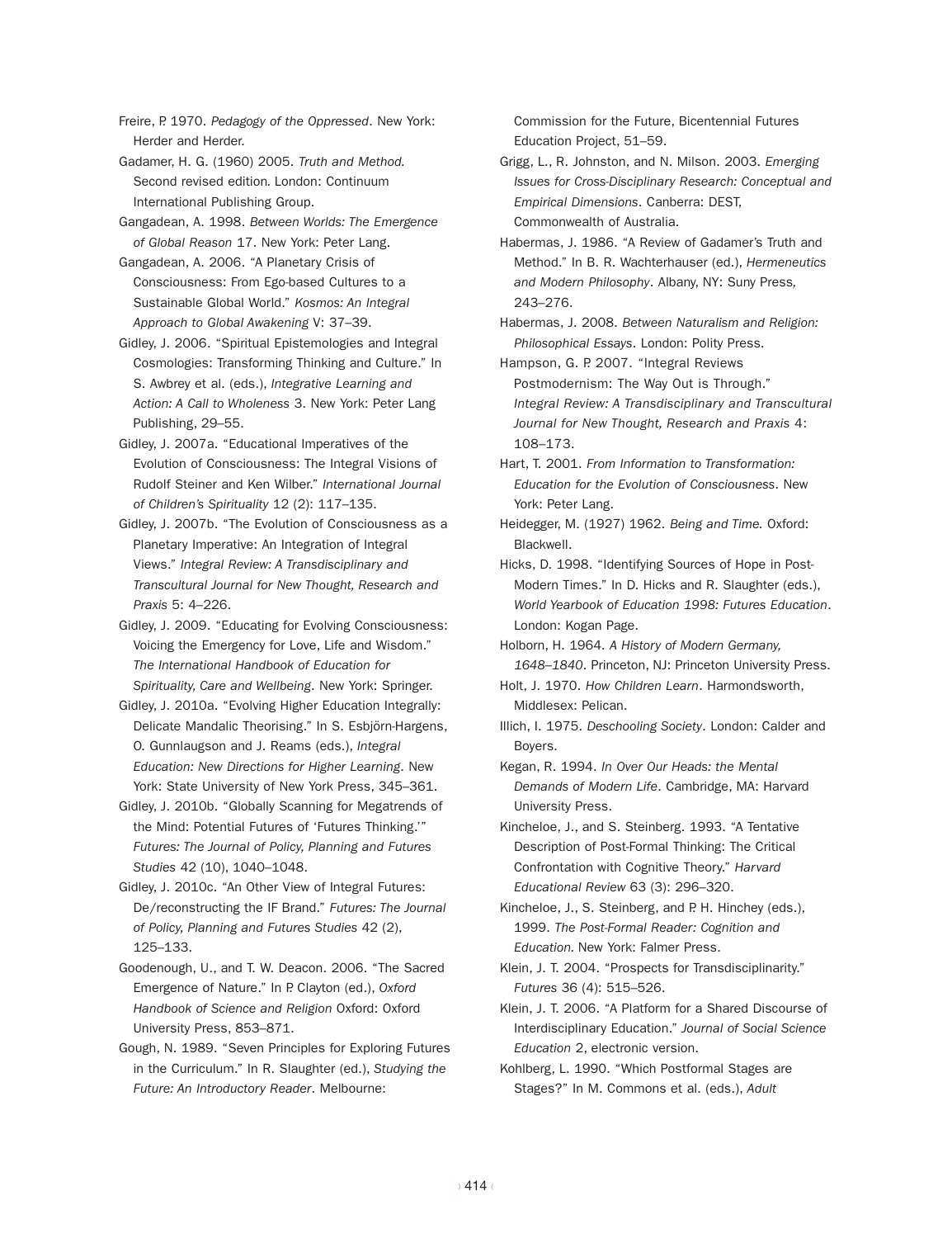*Development 2: Models and Methods in the Study of Adolescent and Adult Thought*. Westport, CT: Praeger.

Kristeva, J. 1986. *The Kristeva Reader.* New York: Columbia University Press.

Labouvie-Vief, G. 1992. "Wisdom as Integrated Thought: Historical and Developmental Perspectives." In R. Sternberg, J. Berg and C. A. Berg (eds.), *Wisdom: its Nature, Origins, and Development*. Cambridge: Cambridge University Press.

László, E. 2006. *The Chaos Point: The World at the Crossroads*. Charlottsville, VA: Hampton Roads Publishing Company, Inc.

László, E. 2007. *Science and the Akashic Field: An Integral Theory of Everything*. Rochester, VT: Inner Traditions.

László, E. 2008. *Quantum Shift in the Global Brain: How the New Scientific Reality Can Change Us and our World*. Rochester, VT: Inner Traditions.

MacLure, M. 2006. "The Bone in the Throat: Some Uncertain Thoughts on Baroque Method." *International Journal of Qualitative Studies in Education* 19 (6 November–December): 729–745.

Mandt, A. J. 1986. "The Triumph of Philosophical Pluralism? Notes on the Transformation of Academic Philosophy." *Proceedings and Addresses of the American Philosophical Association* 60 (2): 265–277.

Manoussakis, J. P. 2006. *After God: Richard Kearney and the Religious Turn in Continental Philosophy*. New York: Fordham University Press.

Marginson, S. 2004. "Competition and Markets in Higher Education: A 'Glonacal' Analysis." *Policy Futures in Education* 2 (2): 175–244.

Maturana, H., and F. Varela. [1980] 1991. *Autopoiesis and Cognition: The Realization of the Living*. New York: Springer.

Miller, J. P. 2000. *Education and the Soul: Towards a Spiritual Curriculum*. Albany, NY: State University of New York Press.

Miller, R. 1990. *What Are Schools For? Holistic Education in American Culture*. Brandon, Vermont: Holistic Education Press.

Miller, R. 1999. "Holistic Education for an Emerging Culture." In S. Glazer (ed.), *The Heart of Learning: Spirituality in Education*. New York: Putnam.

Montuori, A. 1999. "Planetary Culture and the Crisis of the Future." *World Futures: the Journal of General Evolution* 54 (4): 232–254.

Morin, E. 2001. *Seven Complex Lessons in Education for the Future*. Paris: Unesco.

Morin, E., and A. B. Kern. 1999. *Homeland Earth: A Manifesto for the New Millennium.* Cresskill, NJ: Hampton Press.

Nicolescu, B. 2002. *Manifesto of Transdisciplinarity.* New York: Suny Press.

Ricoeur, P. (1985) 1988. *Time and Narrative* 3. Chicago: University of Chicago Press.

Ricoeur, P. 1997. *The Rule of Metaphor: Multidisciplinary Studies of the Creation of Meaning in Language.* Toronto: University of Toronto Press.

Rogers, M. 1998. "Student Responses to Learning about the Future." In D. Hicks and R. Slaughter (eds.), *World Yearbook of Education 1998: Futures Education*. London: Kogan Page.

Russell, P. 2000. *The Global Brain Awakens: Our Next Evolutionary Step*. Melbourne: Element Books.

Schiller, F. [1795] 1977. *On The Aesthetic Education of Man* – *In a Series of Letters*. New York: Frederick Ungar Publishing.

Sinnott, J. D. 1998. *The Development of Logic in Adulthood: Postformal Thought and its Applications*. New York: Springer.

Sinnott, J. D. 2005. "The Dance of the Transforming Self: Both Feelings of Connection and Complex Thought are Needed for Learning." *New Directions for Adult and Continuing Education* 108 (Winter): 27–37.

Slaughter, R. 1989. "What is Futures Education?" In R. Slaughter (ed.), *Studying the Future: an Introductory Reader*. Melbourne: Commission for the future, Bicentennial futures education project, 10–20.

Steiner, R. (1894) 1964. *The Philosophy of Freedom: The Basis for a Modern World Conception (GA 4).* Spring Valley, NY: The Anthroposophic Press.

Steiner, R. (1926) 1966. *The Evolution of Consciousness as Revealed through Initiation Knowledge (GA 227).* 13 Lectures: Penmaenmawr, N. Wales, August 19–31, 1923. London: Rudolf Steiner Press.

Swimme, B. 1992. *The Universe Story: From the Primordial Flaring Forth to the Ecozoic Era Celebration of the Unfolding Cosmos*. New York: Harper Collins Publishers.

Swimme, B., and M. E. Tucker. 2006. "The Evolutionary Context of an Emerging Planetary Civilization." *Kosmos: An Integral Approach to Global Awakening* V: 7–8.

Teilhard de Chardin, P. [1959] 2004. *The Future of Man*. New York: Image Books, Doubleday.

Thompson, W. I. 1998. *Coming into Being: Artifacts and Texts in the Evolution of Consciousness*. London: MacMillan Press Ltd.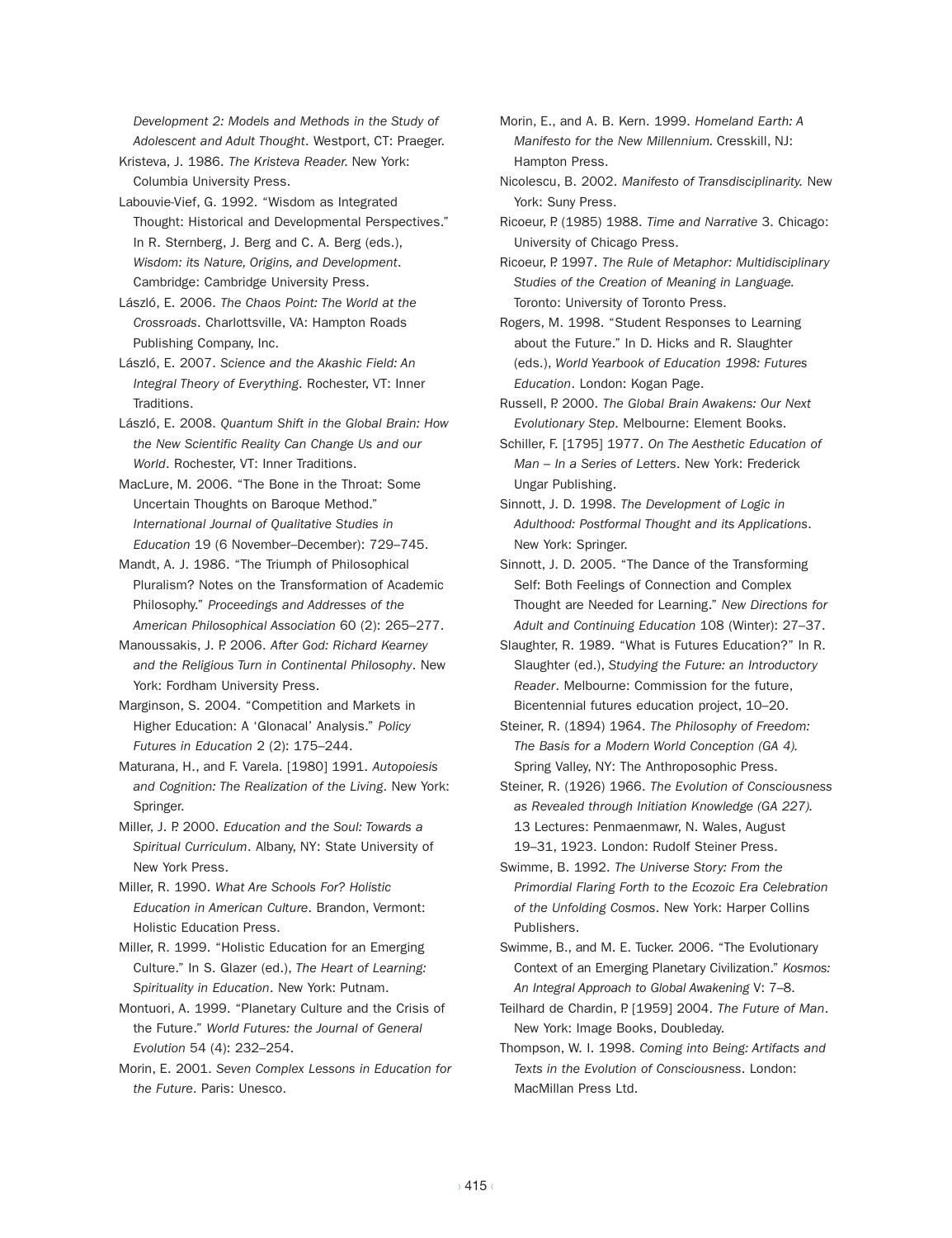- Torbert, W. R. 2004. *Action Inquiry: The Secret of Timely and Transforming Leadership*. San Francisco, CA: Berrett-Koehler Publishers.
- Wade, J. 1996. *Changes of Mind: A Holonomic Theory of the Evolution of Consciousness*. New York: Suny Press.
- Whitehead, A. N. (1929) 1985. *Process and Reality*. New York: Free Press.
- Wilber, K. 2000. *A Theory of Everything: An Integral Vision for Business, Politics, Science and Spirituality*. Boulder: Shambhala.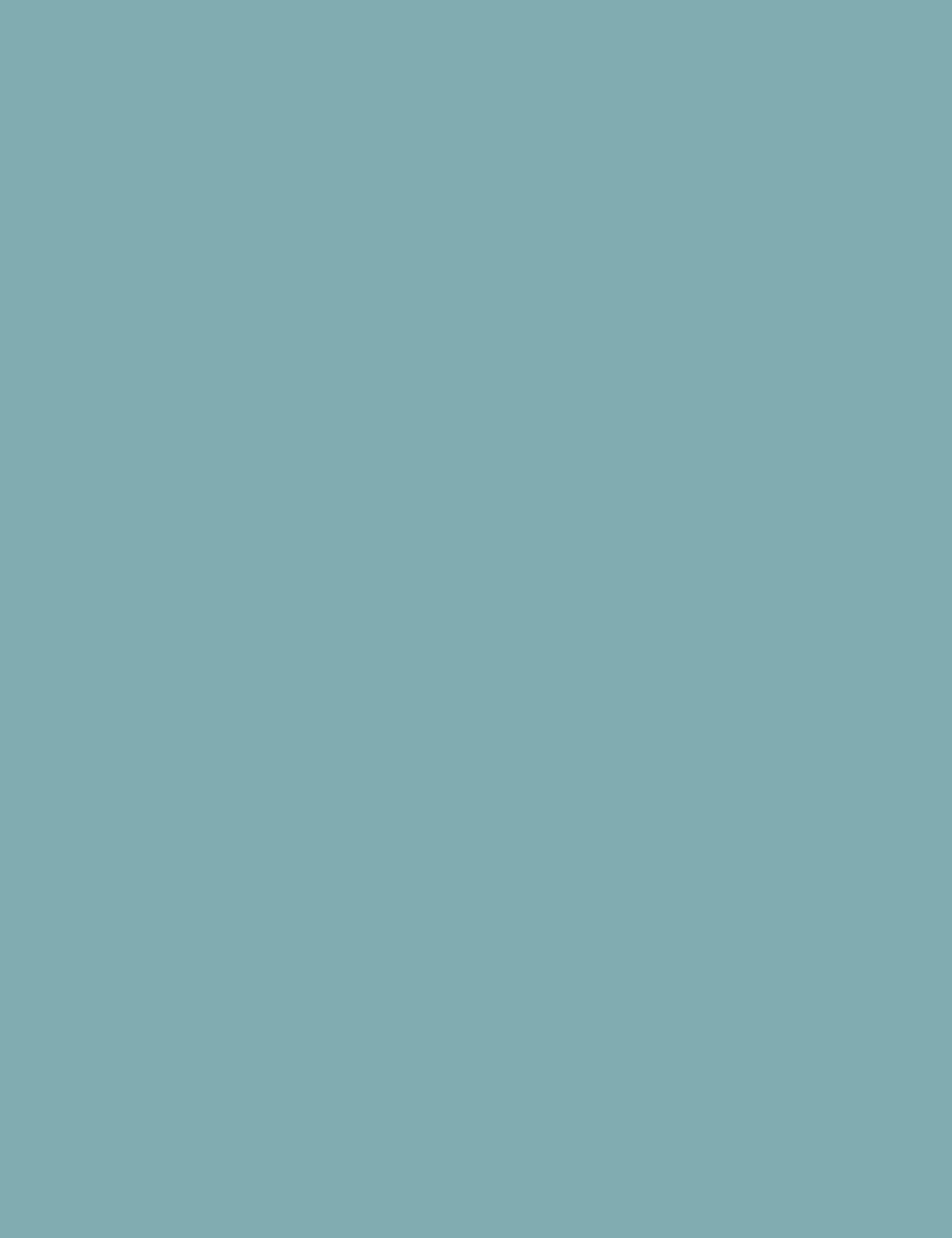EDUCATION TODAY HAS MORE IN COMMON WITH THE NINETEENTH-CENTURY INDUSTRIAL AGE THAN WITH THE TWENTY-FIRST CENTURY. IT IS FRAGMENTED AND COMPARTMENTALIZED, CLINGING TO A FACTORY APPROACH TO LEARNING. WE NEED TO MOVE AWAY FROM MASS EDUCATION TOWARDS PLURALISM AND PLANETARY SENSIBILITY. KNOWLEDGE IS EVOLVING, CONSCIOUSNESS IS EVOLVING, AND EDUCATION NO LONGER SITS COMFORTABLY IN THE REALM OF ECONOMICS: IT IS AN INTEGRAL PART OF CULTURE AND SHOULD BE TREATED AS SUCH. THIS ESSAY CONSIDERS WHAT TODAY'S EDUCATORS THINK ABOUT THESE CHALLENGES. WHAT ROLE SHOULD EDUCATION PLAY? HOW CAN EDUCATION TRANSFORM ITSELF TO REFLECT THE INCREASING COMPLEX WORLD AROUND IT? THE AUTHOR PROPOSES THE NOTION OF *GLOBAL KNOWLEDGE FUTURES*, A SHIFT AWAY FROM THE REDUCTIONISM OF THE CONCEPT *GLOBAL KNOWLEDGE ECONOMY*. SHE ARGUES FOR LIVING, PLURALISTIC APPROACHES TO EDUCATION THAT ARE FOUNDED ON MORE COMPLEX, SELF-REFLECTIVE AND ORGANIC WAYS OF THINKING. THIS SHIFT IN PARADIGM WILL BE VITAL TO HELP YOUNG PEOPLE PREPARE FOR LIFE IN THE TWENTY-FIRST CENTURY.